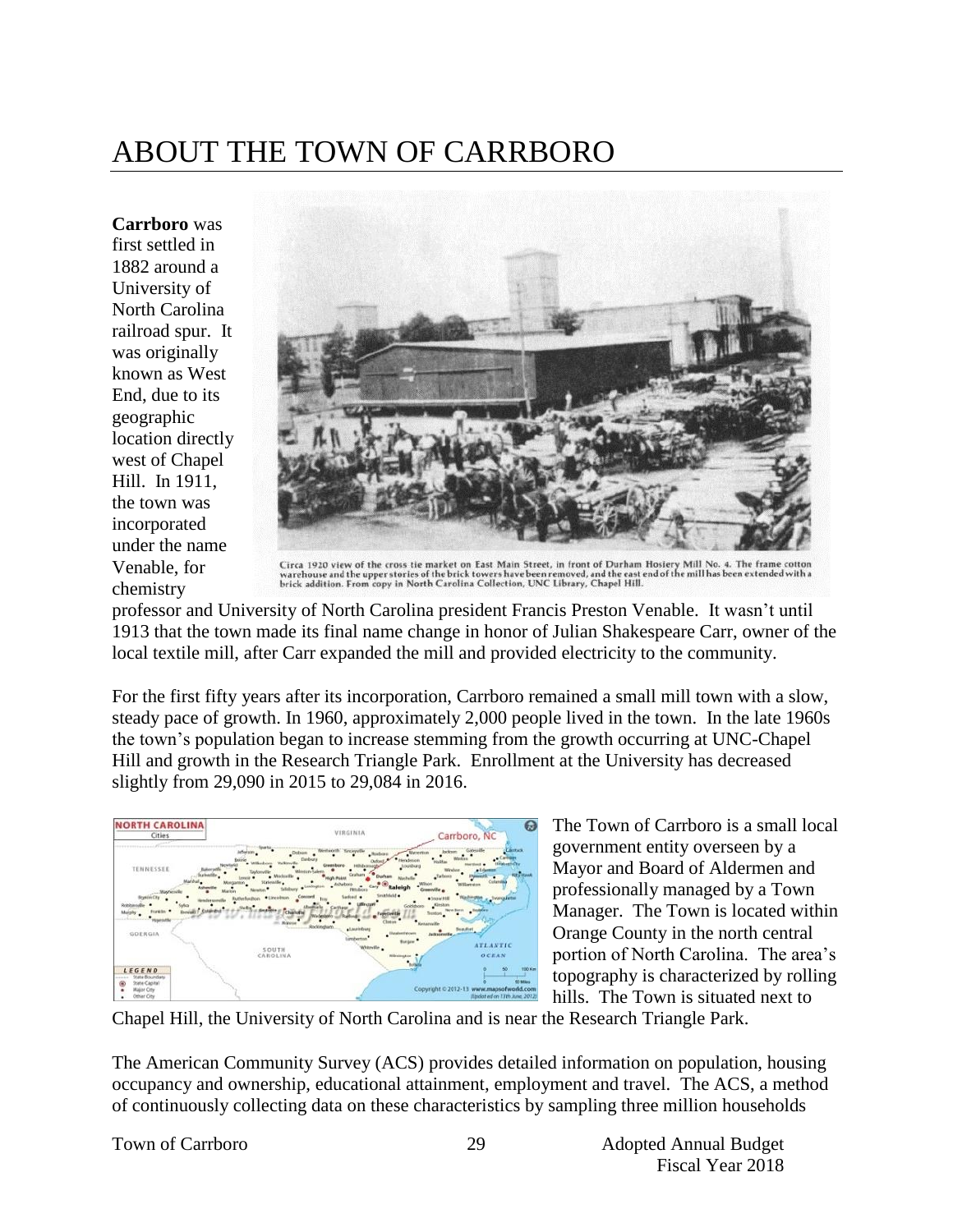each year, has been underway since 2005. Aggregated estimates for the period 2011 to 2015 for smaller communities, including Carrboro, are used in this section. More frequent data collection is considered a viable method of providing more up-to-date information about the US population, particularly at the local community level.

# **Population**

Carrboro's population in 2015 was 20,639, an increase of 302 people from 2014 (approx. 1.5 percent increase). These residents constitute approximately 14.7 percent of the Orange County population.

## **Ethnic Composition**

The chart below shows the changes in ethnic composition since the 2010 Census. The groups that have seen the most change is the Asian population (increased 70%), the American Indian and Alaska Native population which saw a decrease of 74%, Other (2 or more races) with a decrease of 36% and African American which decreased 14%.

| <b>Ethnic Composition of Carrboro</b> |        |        |               |  |
|---------------------------------------|--------|--------|---------------|--|
|                                       |        |        | $\frac{0}{0}$ |  |
| Race                                  | 2010   | 2015   | <b>Change</b> |  |
| Other (2 or more races)               | 1,518  | 966    | $-36%$        |  |
| Asian                                 | 1,225  | 2,082  | 70%           |  |
| American Indian and Alaska            | 189    | 50     | $-74%$        |  |
| Native                                |        |        |               |  |
| <b>Black of African American</b>      | 1,949  | 1,669  | $-14%$        |  |
| White                                 | 10,217 | 13,023 | 27%           |  |
| Hispanic or Latino                    | 2,485  | 2,849  | 15%           |  |

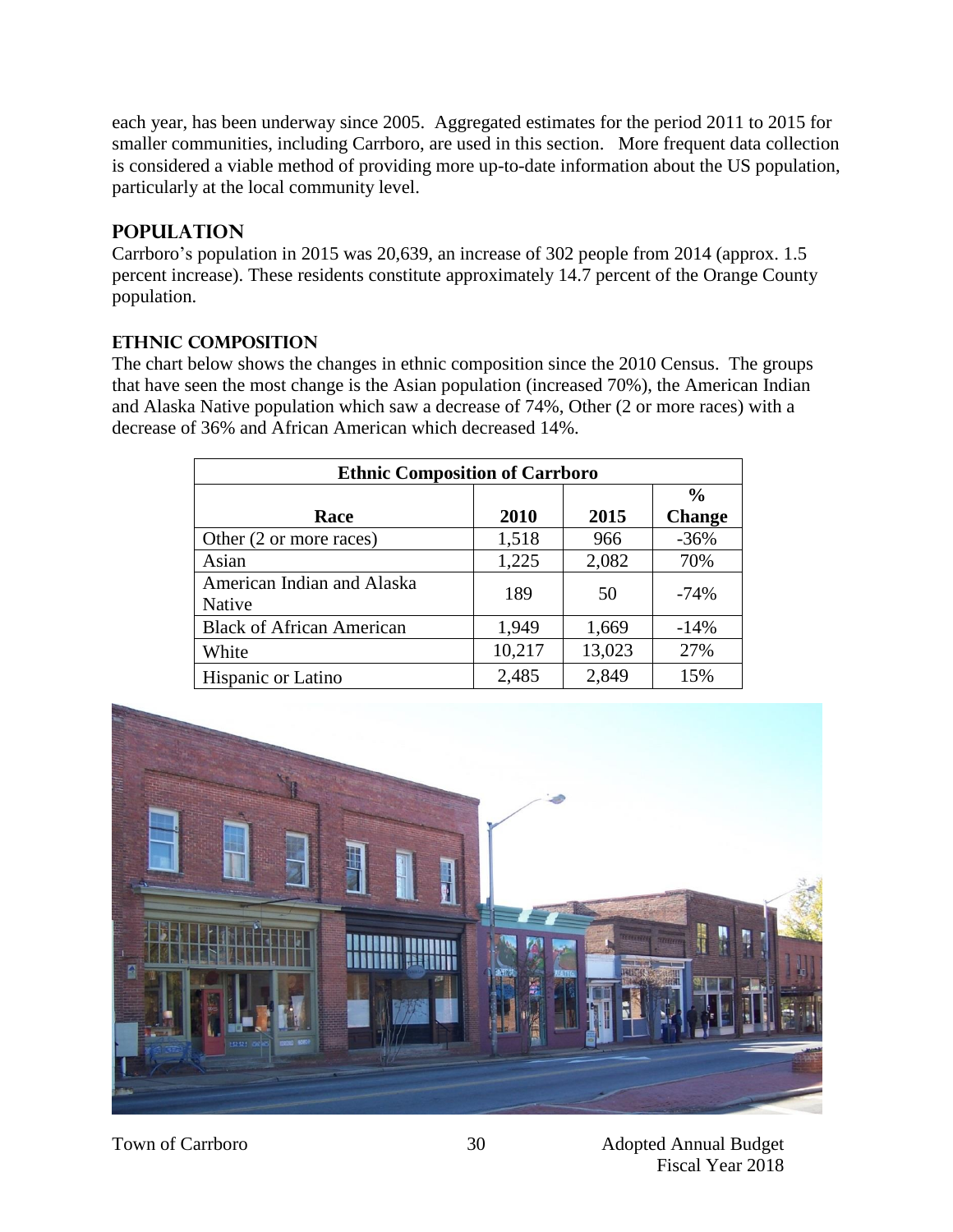#### **Age Composition**

The combined age groups of the years 20 to 54 make up 61 percent of Carrboro's total population (highlighted section). The biggest increase took place in the 60 to 64 age group, with an increase of 44%. The largest age group in Carrboro continues to be the 25 to 34 age group, at 4,144 or 22.3 percent of the population. The greatest decrease was with the age group of Under 5, showing a decrease of 20%.

| Age                                                                       | <b>Number</b> | $%$ of<br><b>Population</b> | % Change<br>from Prior<br>Year |  |
|---------------------------------------------------------------------------|---------------|-----------------------------|--------------------------------|--|
| <b>Under 5 Years</b>                                                      | 1,231         | 6.9                         | $-20%$                         |  |
| 5 to 9 Years                                                              | 1,509         | 7.4                         | $-8%$                          |  |
| 10 to 14 Years                                                            | 1,413         | 6.2                         | 13%                            |  |
| 15 to 19 Years                                                            | 1,085         | 4.2                         | 29%                            |  |
| 20 to 24 Years                                                            | 2,447         | 11                          | 16%                            |  |
| 25 to 34 Years                                                            | 4,144         | 22.3                        | $-10%$                         |  |
| 35 to 44 Years                                                            | 3,055         | 13.9                        | 1%                             |  |
| 45 to 54 Years                                                            | 2,706         | 13.8                        | $-3%$                          |  |
| 55-59 Years                                                               | 1,249         | 5.6                         | 11%                            |  |
| 60 to 64 Years                                                            | 709           | 3.2                         | 44%                            |  |
| 65 to 74 Years                                                            | 580           | 3.1                         | 4%                             |  |
| 75 to 84 Years                                                            | 376           | 1.5                         | 14%                            |  |
| 85 Years and<br>Over                                                      | 135           | 0.9                         | $-19%$                         |  |
| Source: U. S. Census Bureau 2011-2015 American<br><b>Community Survey</b> |               |                             |                                |  |

# **Housing**

Carrboro continues to be mostly a community consisting of rental units as 60 percent of the housing stock is renter occupied. Owner occupied housing is 40 percent of occupied housing units. The total housing stock of 9,225 housing units had a vacancy rate of 5.4 percent. Of the total housing units, 50 percent are in single-unit structures, 49 percent are in multi-unit structures, and 1 percent is mobile homes. There have been 2.7 percent housing units built since 2010.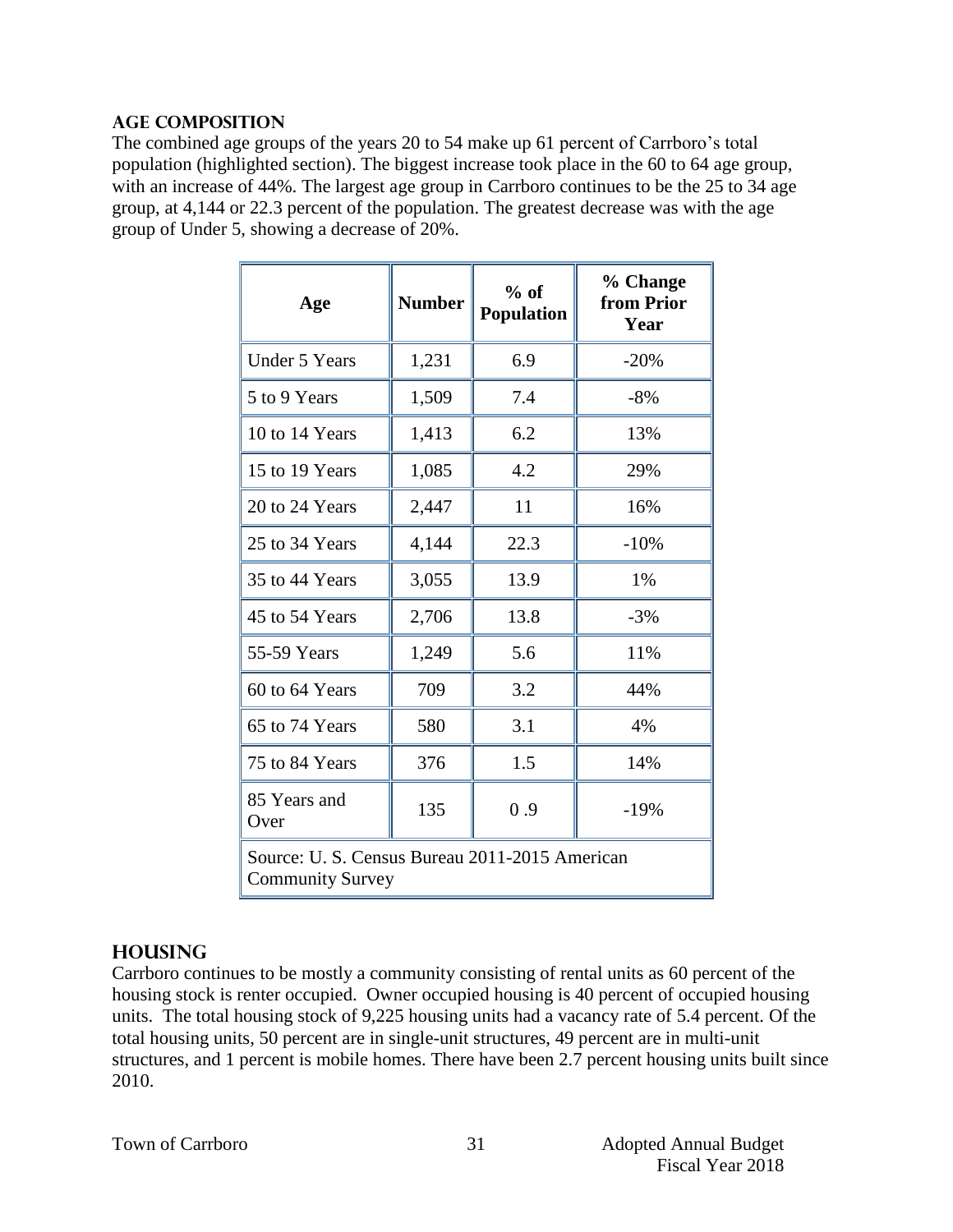The median value of a housing unit in Carrboro in 2011-2015 was \$324,500, which is a 5.2 percent increase from \$307,600 in 2010.

# **Income**

The 2011-2015 median household income is \$51,182. Twenty four percent of the households earn less than \$25,000 a year. Twenty five percent of the households make between \$25,000 and \$50,000 a year, while fifty one percent of households make more than \$50,000 a year.

# **Employment**

Employment levels in Carrboro reflect a slight decrease in the unemployment rate from 4.2% in 2015 to 4.1 % in 2016, which is well below the state unemployment rate of 5.0%.



Source: homefacts.com

The major employers within Orange County in 2016 (those with 450 or more employees) reflect the dominance of the professional services sector

|                                               | $\#$ of          |
|-----------------------------------------------|------------------|
| <b>Employer</b>                               | <b>Employees</b> |
| <b>University of North Carolina at Chapel</b> |                  |
| <b>Hill</b>                                   | 12,467           |
| <b>UNC Health Care System</b>                 | 12,095           |
| <b>Chapel Hill-Carrboro City Schools</b>      | 2,000            |
| <b>Orange County Schools</b>                  | 1,100            |
| <b>Orange County Government</b>               | 982              |
| <b>Town of Chapel Hill</b>                    | 761              |
| <b>General Electric</b>                       | 502              |

Source: Orange Co.gov (AFIR)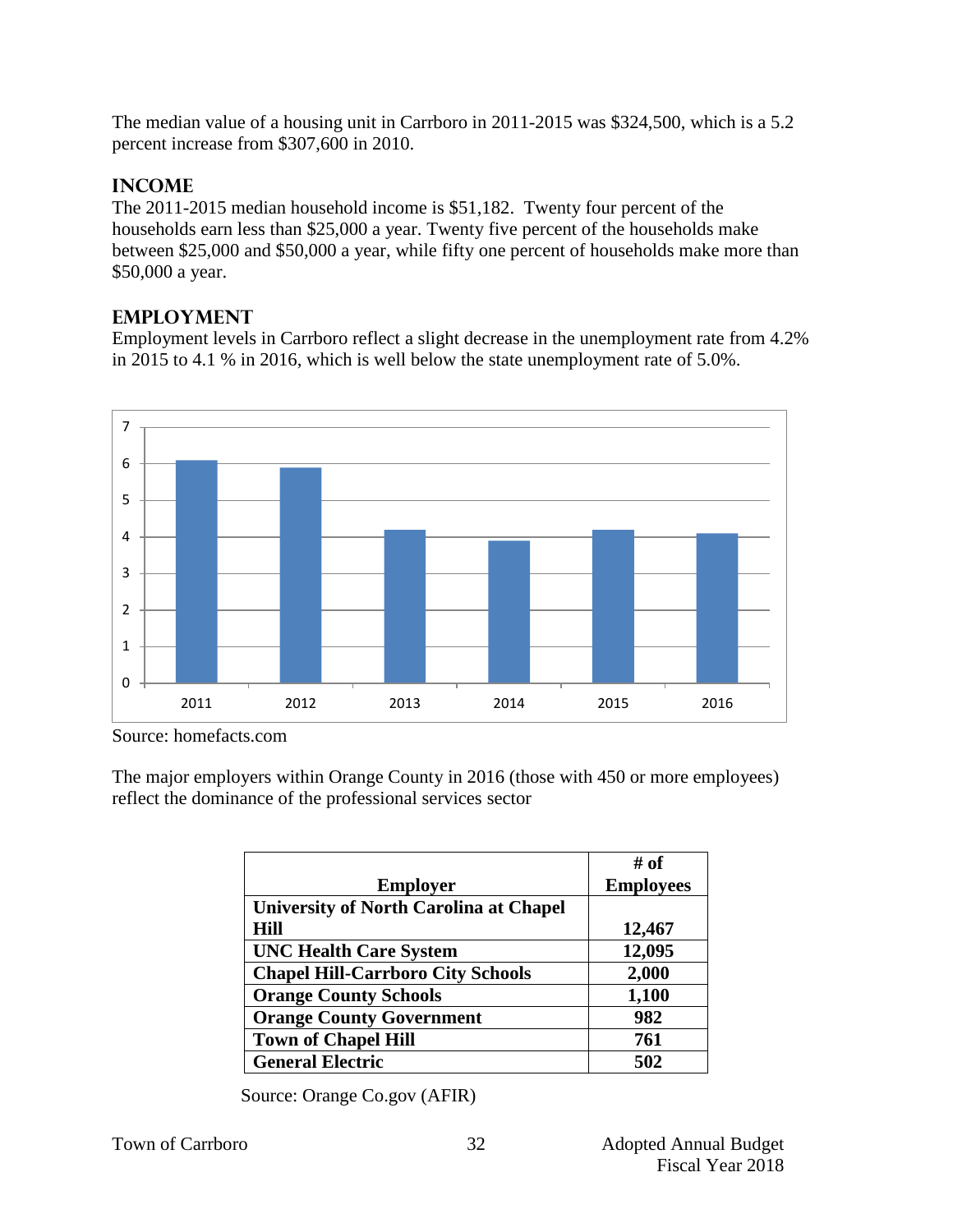

Source: American Community Survey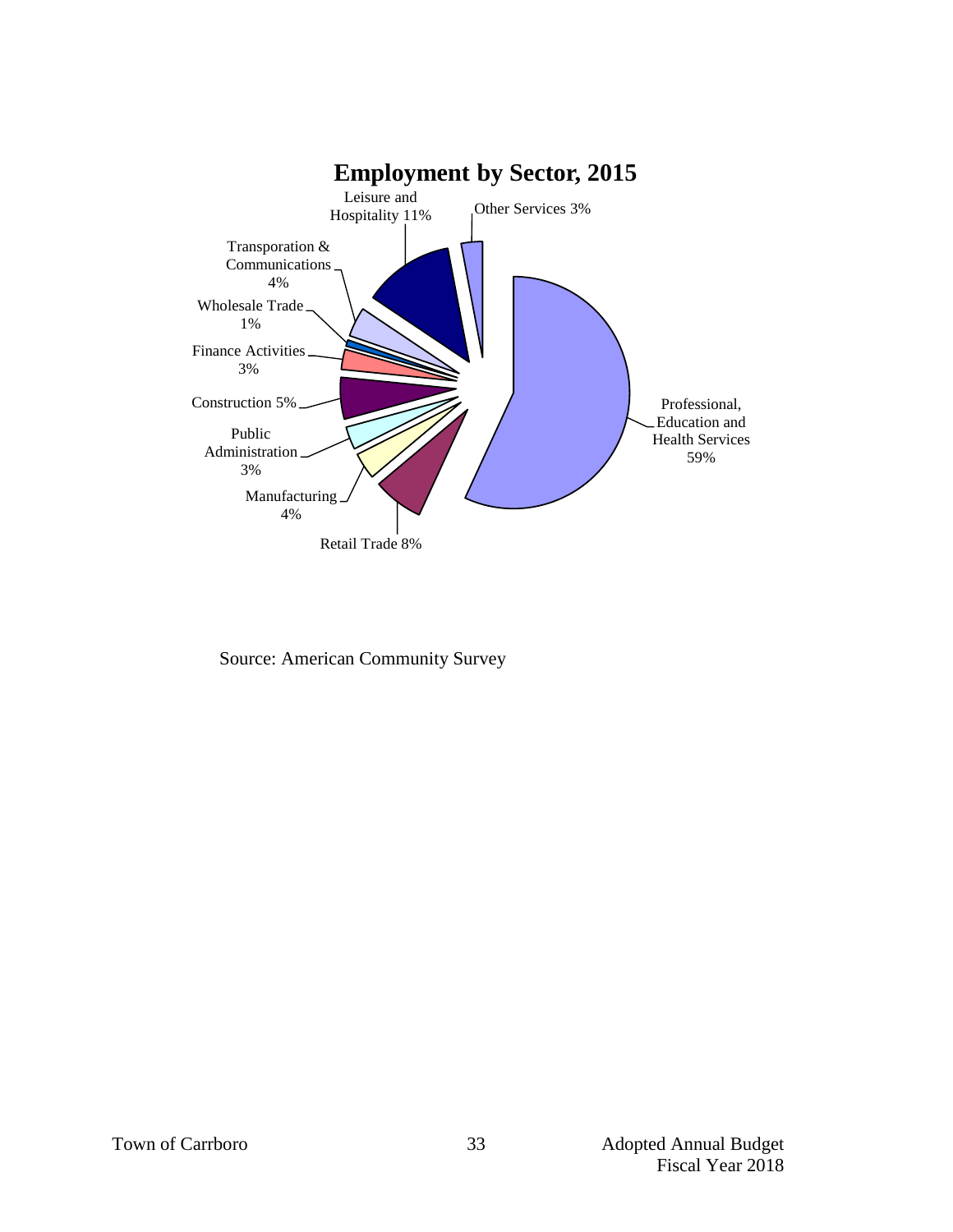# **Key Intergovernmental Relationships**

The Town of Carrboro has many relationships with surrounding communities, State, and regional organizations that affect the services provided to the community. A summary of these relationships follows:

### *State of North Carolina*

- Established the Town by granting a municipal charter
- Grants and imposes powers to the Town
- Constructs and maintains a road network within the Town limits
- Is the conduit for transportation improvement funds used to maintain roads
- Collects and distributes certain revenues to the Town (sales taxes, beer and wine taxes, etc.)

#### *Triangle J Council of Governments (TJCOG)*

- Provides planning and other services to towns that are members of this voluntary organization that represents a region of municipal and county governments, including Carrboro
- Includes one delegate and one alternate to its board of delegates

## *City of Durham*

• Provides staff for the Durham/Chapel Hill/Carrboro Metropolitan Planning Organization (Transportation Advisory Committee)

#### *Chatham County*

• Meets with town staff via Orange-Chatham Work Group on occasion to review development issues. Development at the border affects each community.

#### *University of North Carolina*

- Has mutual aid agreement for police services and emergencies
- Involves town in planning for Carolina North
- Allows use of easement for Libba Cotten bikeway

#### *Orange Water and Sewer Authority*

- Provides a mutual aid agreement for emergency response
- Extends water and sewer services in Carrboro zoning jurisdiction in accordance with policies of the Board
- Maintains fire hydrants used by the Carrboro Fire Department

#### *Orange County*

- Provides mutual aid agreement for police services
- Provides recycling services to Carrboro
- Participates in Joint Planning Agreement
- Plans jointly with Town for use of Housing and Urban Development Funds (HUD) and receives local contribution from Town toward affordable housing initiatives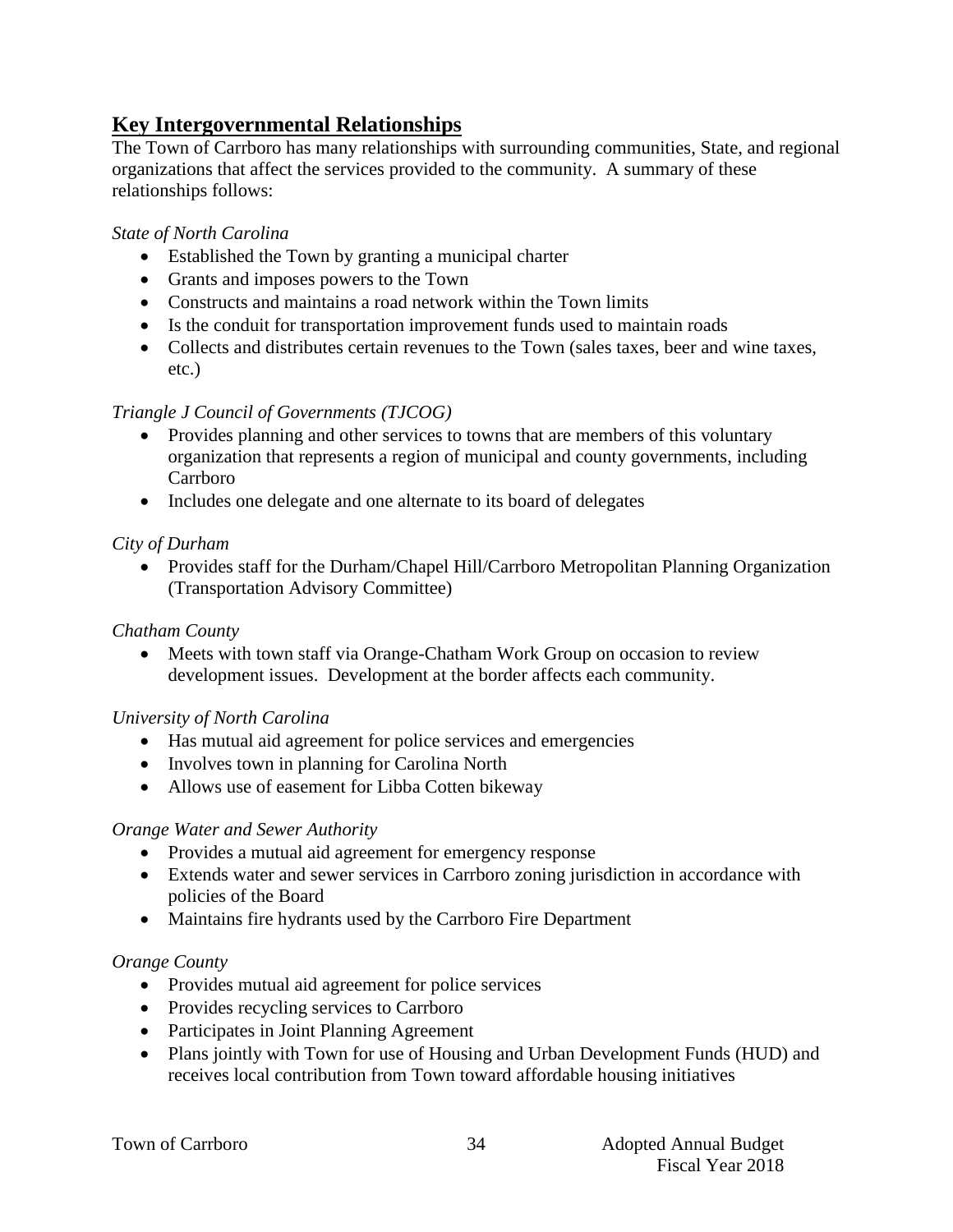- Has community, elected board members, and other Carrboro residents serve on numerous boards, commissions, and work groups including: Solid Waste Advisory Board, Orange County Economic Development Commission, JOCCA, EMS Council, Intergovernmental Parks Work Group, and the Orange County Housing and Land Trust
- Operates 911 emergency communications system; dispatches fire and police service units
- Provides jail services for Carrboro
- Provides tax assessing and collection services for Carrboro
- Provides grants to Carrboro for recreation
- Enforces soil erosion control ordinance in the Town
- Program cooperative recreational and educational ventures with Orange County

#### *Town of Chapel Hill*

- Provides fixed-route, E-Z rider and Shared Ride transit services via an interlocal agreement with Town of Carrboro and the University of North Carolina
- Has a mutual aid agreement for fire protection
- Provides use of Chapel Hill's fire training facilities
- Provides regular staff communications regarding services and policies
- Share resources with Chapel Hill special events staffing
- Program cooperative recreational and educational ventures with Chapel Hill

#### *Town of Hillsborough*

• Provides mutual aid agreement for fire and police protection

#### *Chapel Hill-Carrboro School System*

- Engages in joint use agreements for use of some recreation facilities
- Uses town services to provide school resource officer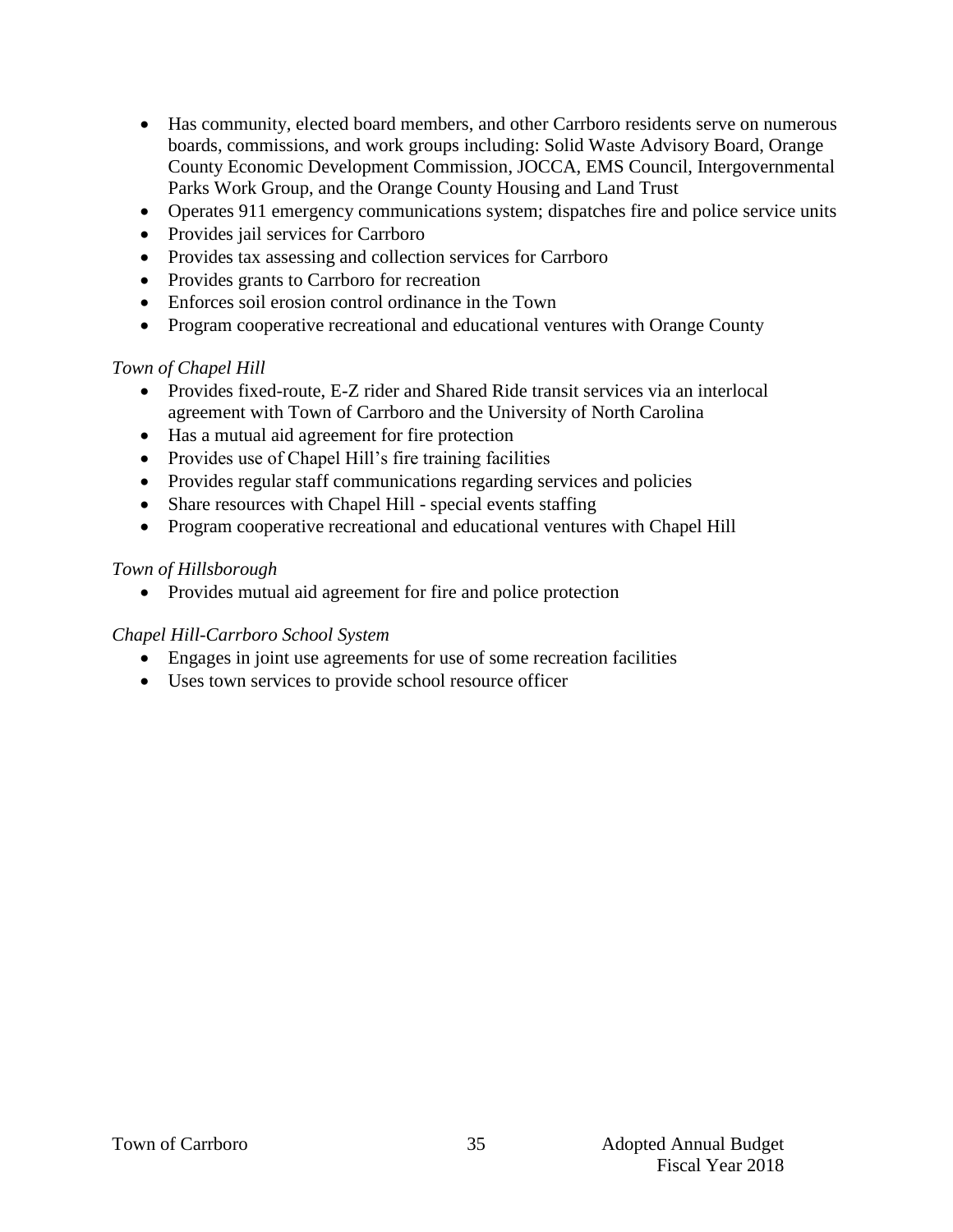# **GOVERNMENTAL STRUCTURE**

The Town of Carrboro has a council/manager form of municipal government. Under the council/manager form of government, the Board of Aldermen performs the legislative functions of the town: establishing laws and policies. The Board of Aldermen is an elected body by the residents of Carrboro which consists of a mayor and six aldermen. The mayor and the aldermen are elected by the voters of the entire town. The mayor is elected to serve a term of two years and the aldermen are elected to serve staggered terms of four years. The mayor acts as the official head of town government and presides at board meetings. The mayor is a voting member of the board. He or she also appoints council members to advisory boards and committees.

The Board also appoints a manager who carries out the laws and policies enacted by the board. The Town Manager is responsible for managing the town's employees, finances, and resources. The Town has 159 full-time and part-time employees with 9 departments reporting to the Town Manager (see chart below). The Board of Aldermen also appoints a Town Clerk to maintain official town records; and an attorney, who represents the town administration and board in all legal matters.



Local governments in North Carolina exist to provide a wide range of basic services on which we all depend: police and fire protection; public works (garbage collection, street resurfacing, fleet maintenance, landscaping and building and grounds); planning; inspections and zoning; economic and community development; and parks and recreation programming. The major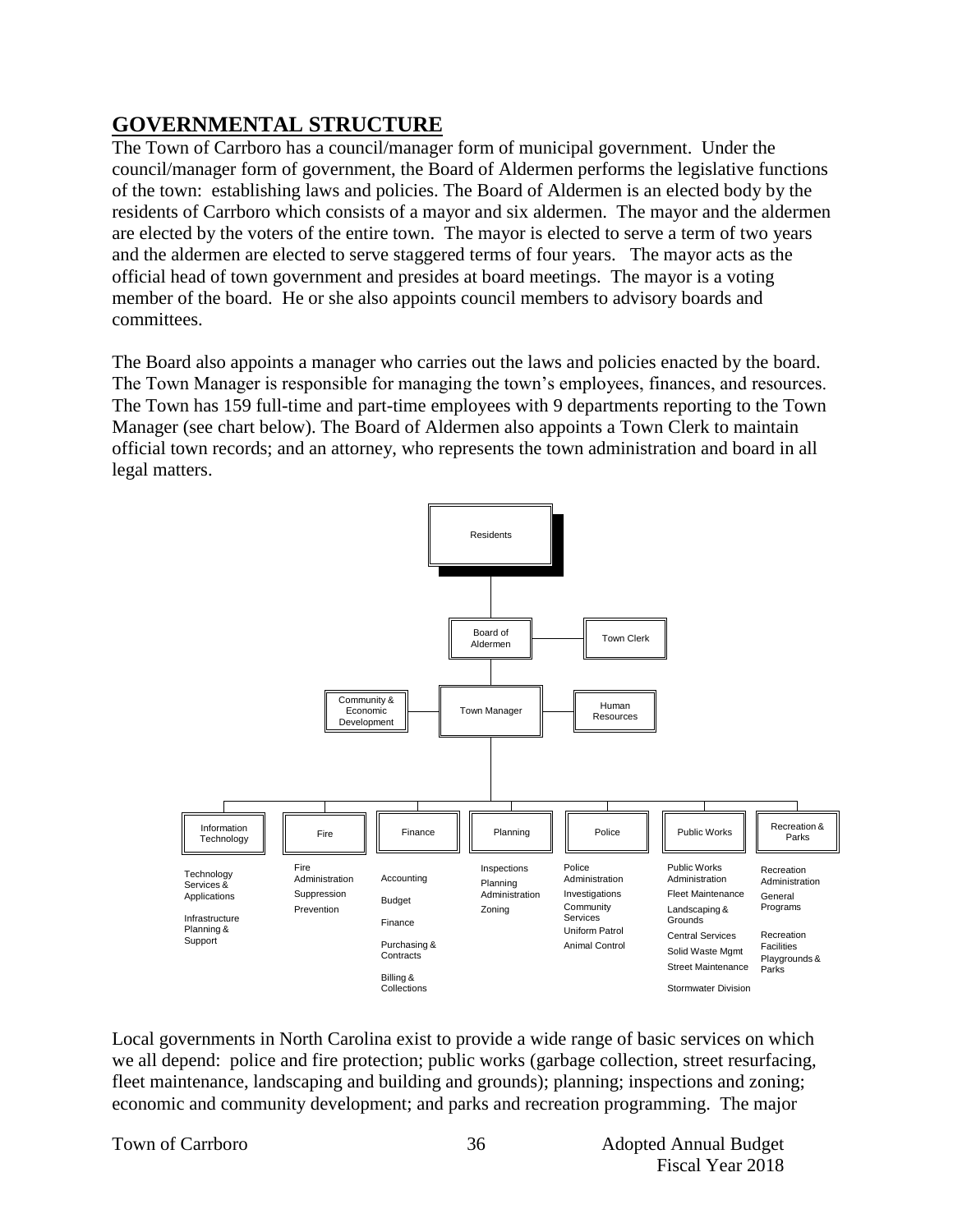services provided by the Town include all of the services above but exclude water and sewer services and tax collections. Certain large costs assumed by the Town reflect key services that are contracted with other governmental jurisdictions such as transit services, recycling, and landfill fees. The town also has administrative support units (personnel, technology, finance, budget, purchasing, town clerk, etc.) that provide both direct services as well as indirect support services.

The General Fund is the primary operating budget for the Town. The Town has a Special Revenue Fund and Capital Projects Fund. These are multi-year funds and dedicated to specific programs/activities.

The budget for the Town is largely supported by property and local sales taxes. The Town, facing growth in the Northern Transition Area, envisions the potential increase in the town's population to 24,000. The Town, in an effort to reduce the tax burden on residential property owners, is exploring ways to increase its commercial tax base as a percentage of its tax base.

## **BOARD PRIORITIES**

The Board has not undertaken a formal strategic planning process. However, the Board of Aldermen has adopted and annually reviews strategic priorities for the Town with the ultimate goal of creating and maintaining Carrboro as a sustainable community that is a highly desirable place to live.

The current Board priorities (in bold) and departmental goals and work plans (in italics) are listed below:

# **A. Diversify revenue stream to maintain ethnic and economic diversity**

- *1. Maximize use and revenue at recreation facilities.(Recreation & Parks)*
- *2. Diversify and expand the commercial the tax base, to create more high paying jobs in town, and to promote the town's image as a place for businesses.(Economic and Community Development)*
- *3. Create public/private partnerships for various special programs to maximize revenue and the marketing potential of the programming while minimizing program costs. (Recreation & Parks)*
- *4. Offer diversified programs reflective of citizen needs and promotes sensitivity to cultural diversity. (Recreation & Parks)*

#### **B. Protect historic neighborhoods and maintain Carrboro's unique identity**

*1. Evaluate and schedule completion of Comprehensive LUO review/update and evaluate need for strategic or comprehensive planning/update.(Planning)*

# **C. Improve walkability and public transportation**

- *1. Improve Quality of public transportation service. (Transportation)*
- *2. Improve level of public transportation service. (Transportation)*
- *3. Work with Chapel Hill Transit to more effectively manage current level of public transportation service in Carrboro, to extend service into areas of Carrboro not*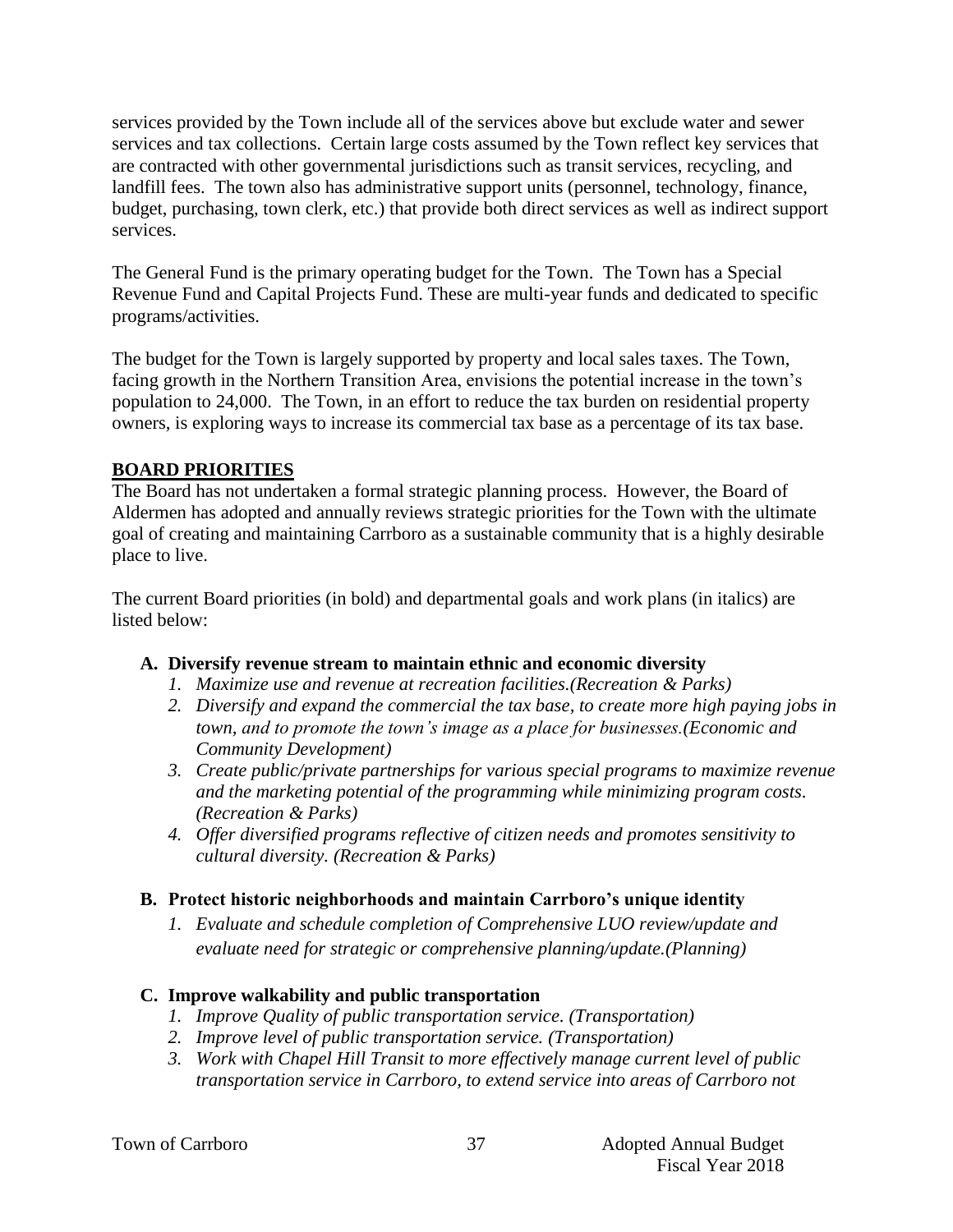*served by fixed route service, and evaluate the shared-ride service in Carrboro (number of participants). (Transportation)*

*4. Improve access to public transportation. (Transportation)*

#### **D. Encourage development that is compact, dense, and appeals to diverse lifestyles and incomes**

*1. Increase the number of affordable energy efficient housing units in the Town. (Economic and Community Development)*

## **E. Enhance and sustain quality of life/place issues for everyone**

- *1. Reduce the number of known drug houses and street-level drug sales locations. (Police)*
- *2. Maintain index crime clearance rates at or above the national average for comparable towns. (Police)*
- *3. Ensure the safety of all employees and citizens on town property. (Police)*
- *4. Provide fire suppression, light duty rescue, and emergency medical technician services on a 24-hour basis covering the Town of Carrboro and the South Orange Fire District. (Fire-Rescue)*
- *5. Provide fire education for schools, day care centers, and special interest groups. (Fire-Rescue)*
- 6. *Achieve a well-balanced public infrastructure*. *(Planning)*
- *7. Help citizens develop a human environment that promotes trust, mutual respect, acceptance, happiness and well-being. (Planning)*
- *8. Develop innovative approaches to support the community, particularly with regard to housing, transportation, energy production and consumption, and ecological restoration and protection. (Planning)*
- *9. Provide timely, cost-effective maintenance of public streets, bike paths, storm drainage system and right-of-way. (Public Works)*
- *10. Provide cost effective, reliable solid waste collection and disposal. (Public Works)*
- *11. Provide park facility and ball field maintenance. (Public Works)*
- *12. Provide classes, workshops, trips, camps and other general recreational activities to meet the varied leisure interests and needs of the community. (Recreation & Parks)*
- *13. Operates 10 parks and 1 indoor community facility. (Recreation & Parks)*

Budgeting in Carrboro has become a year-round event. After adoption of the operating budget in June, work on the CIP begins in September. Much of the work presented in the annual operating budget draws from the CIP, reports and assessments, community needs identified by residents, advisory boards, staff, and the Board.

Departmental budgets are prepared and justified using two components - a continuation budget with proposed change and/or expansion budget. In recognition that some costs incurred by the Town reflect increases beyond normal inflation, the continuation budget, includes those costs, as well as expenditures where the Town or Board has made a legal or budgetary commitment. The inclusion of these costs in the continuation budget will allow the Town to maintain the same high levels of service provided in the current year with similar operating funds. These costs include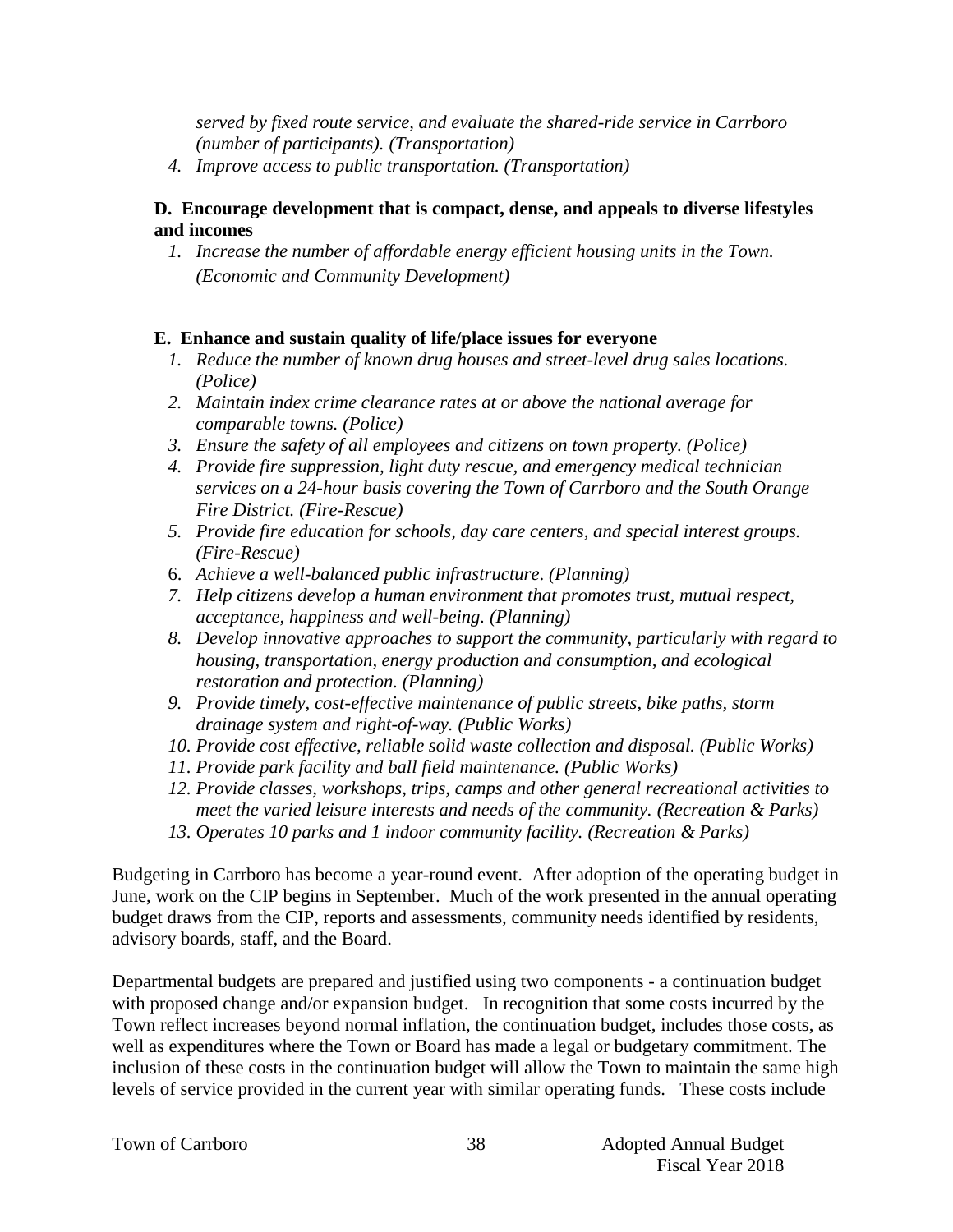projects and infrastructure expenditures reflected in the annual Capital Improvements Plan which includes street resurfacing costs, vehicles, equipment, various specific capital projects and debt service payments for capital commitments. Other ongoing annual costs in the continuation budget includes any pay adjustments for employees, and dependent and retiree health insurance, and numerous operating costs needed to provide daily services.

All other requests are defined as "proposed changes" and are budgeted in a separate column and are categorized in a manner such that the Board and residents can understand the various dynamics involved in making funding decisions. Dynamics include improved service levels, and capital outlay – recurring capital outlay that does not meet the capital thresholds for consideration in the CIP. Justifications for proposed changes are based on the Board's adopted goals as well as individual departmental goals and objectives.

| Notice of Public Hearing for Community Input                             | Thursday, January 19, 2017  |
|--------------------------------------------------------------------------|-----------------------------|
| Public Hearing to Receive Community Input on FY 2017-18<br><b>Budget</b> | Tuesday, January 24, 2017   |
| FY 2017-18 Budget Instructions Distribution                              | Friday, January 27, 2017    |
| FY 2016-17 Mid-Year Budget Status Report                                 | Friday, January 27, 2017    |
| <b>Budget Requests from Departments</b>                                  | Monday, February 20, 2017   |
| Finance Compiles Preliminary Budget Based on Department<br>Requests      | February 18 - March 3, 2017 |
| Manager Meets with Department Heads on Requested Budget                  | March 6 - 10, 2017          |
| Finance Compiles Manager's Recommended 2017-18 Budget                    | March 13-20, 2017           |
| Manager Meets One-On-One with Board of Aldermen                          | April 3-14, 2017            |
| Manager Submits FY 2017-18 Recommended Budget to Board                   | Tuesday, May 02, 2017       |
| Public Notice of Required Public Hearing                                 | Tuesday, May 02, 2017       |
| First Budget Work Session - Board                                        | Tuesday, May 09, 2017       |
| <b>Public Hearing on Recommended Budget</b>                              | Monday, May 23, 2107        |
| Second Budget Work Session (if needed) - Board                           | Monday, May 23, 2107        |
| Board Adopts FY 2017-18 Budget                                           | Tuesday, June 20, 2017      |

# **Budget Development Calendar**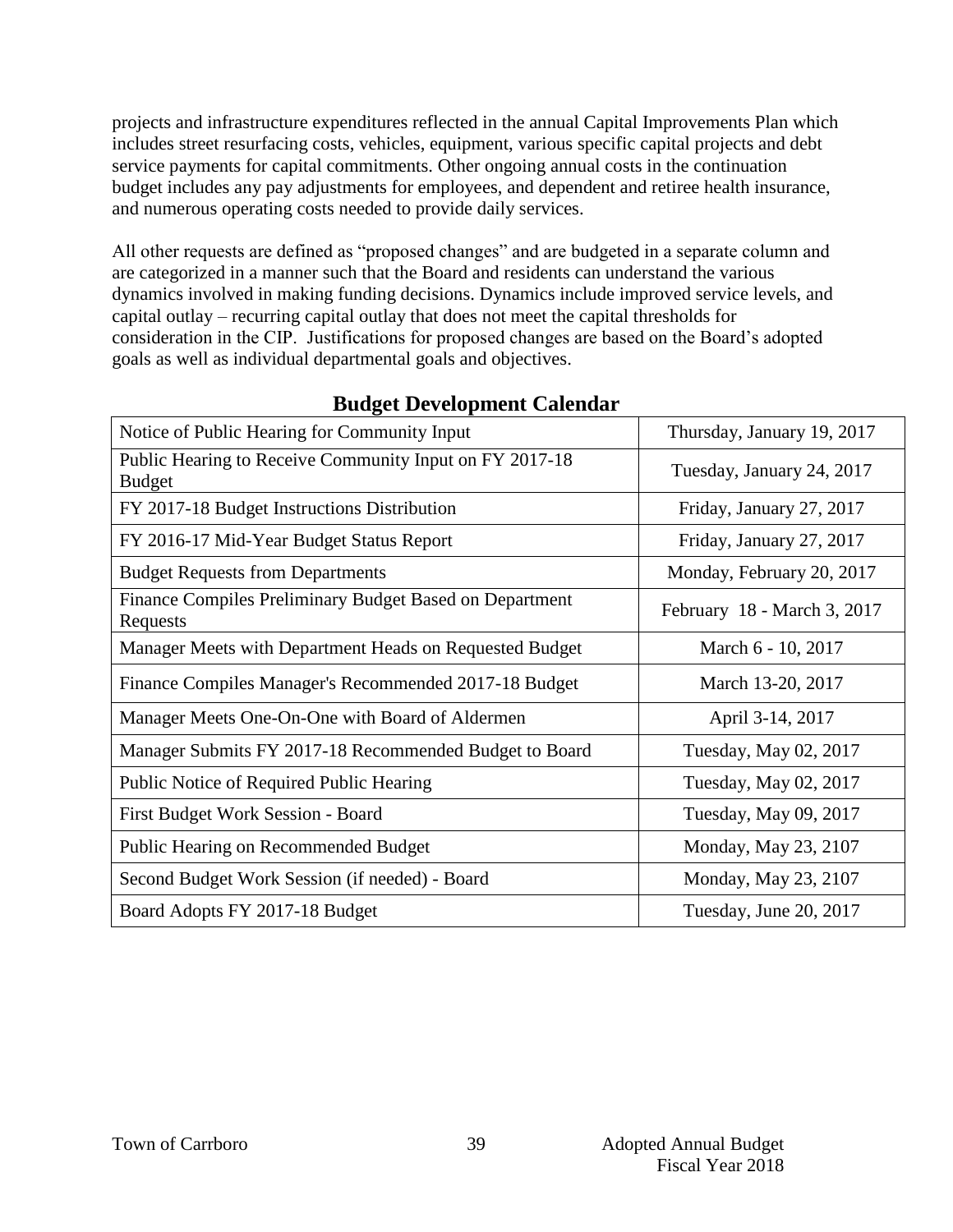## **FINANCIAL POLICIES**

Among the responsibilities of municipalities to its residents are the care of public funds and the wise and prudent management of municipal finances while providing service delivery to the public and the maintenance of public facilities. These financial management policies adopted by the Board are designed to ensure the fiscal stability of the Town and guide the development and administration of the annual operating and capital budgets. Except for the revision of the fund balance policy on April 5, 2011 to comply with Governmental Accounting Standards Board Statement 54 (GASB 54), *Fund Balance Reporting and Government Fund Type Definitions*, no major changes have been made in the Town's Financial Policies.

The Town's financial policies address revenues, cash management, expenditures, debt and risk management, capital needs and budgeting and management. The specific policy objectives are to:

- 1. Protect the policy-making ability of the Board of Aldermen by ensuring that important policy decisions are not controlled by financial problems or emergencies.
- 2. Assist Town management by providing accurate and timely information on financial conditions.
- 3. Provide sound principles to guide the important decisions of the Board of Aldermen and of management which have significant fiscal impact.
- 4. Provide essential public facilities and prevent deterioration of the Town's public facilities and its capital plant.
- 5. Set forth-operational principles that minimize the cost of government and financial risk, to the extent consistent with services desired by the public.
- 6. Enhance the policy-making ability of the Board of Aldermen by providing accurate information on program costs.
- 7. Employ revenue policies that prevent undue or unbalanced reliance on certain revenues, which distribute the costs of municipal services fairly, and which provide adequate funds to operate desired programs.
- 8. Ensure the legal use of all Town funds through a system of financial security and internal controls.

Town staff shall develop and maintain methods of forecasting future revenues and expenditures. These methods shall project the Town's future revenues and expenditures through a variety of methods including but not limited to forecasts of the economy and future development of the Town. Town staff will estimate General Fund revenues using an objective and analytical process, as well as documenting and maintaining specific assumptions. In instances where there is uncertainty as to assumptions, conservative revenue projections shall be provided.

# **REVENUE POLICIES**

Important issues to consider in revenue analysis are growth, flexibility, elasticity, dependability, diversity, and administration. Under ideal situations, revenues grow at a rate equal to or greater than the combined effects of inflation and expenditures. Revenues should be sufficiently flexible to allow adjustments to changing conditions.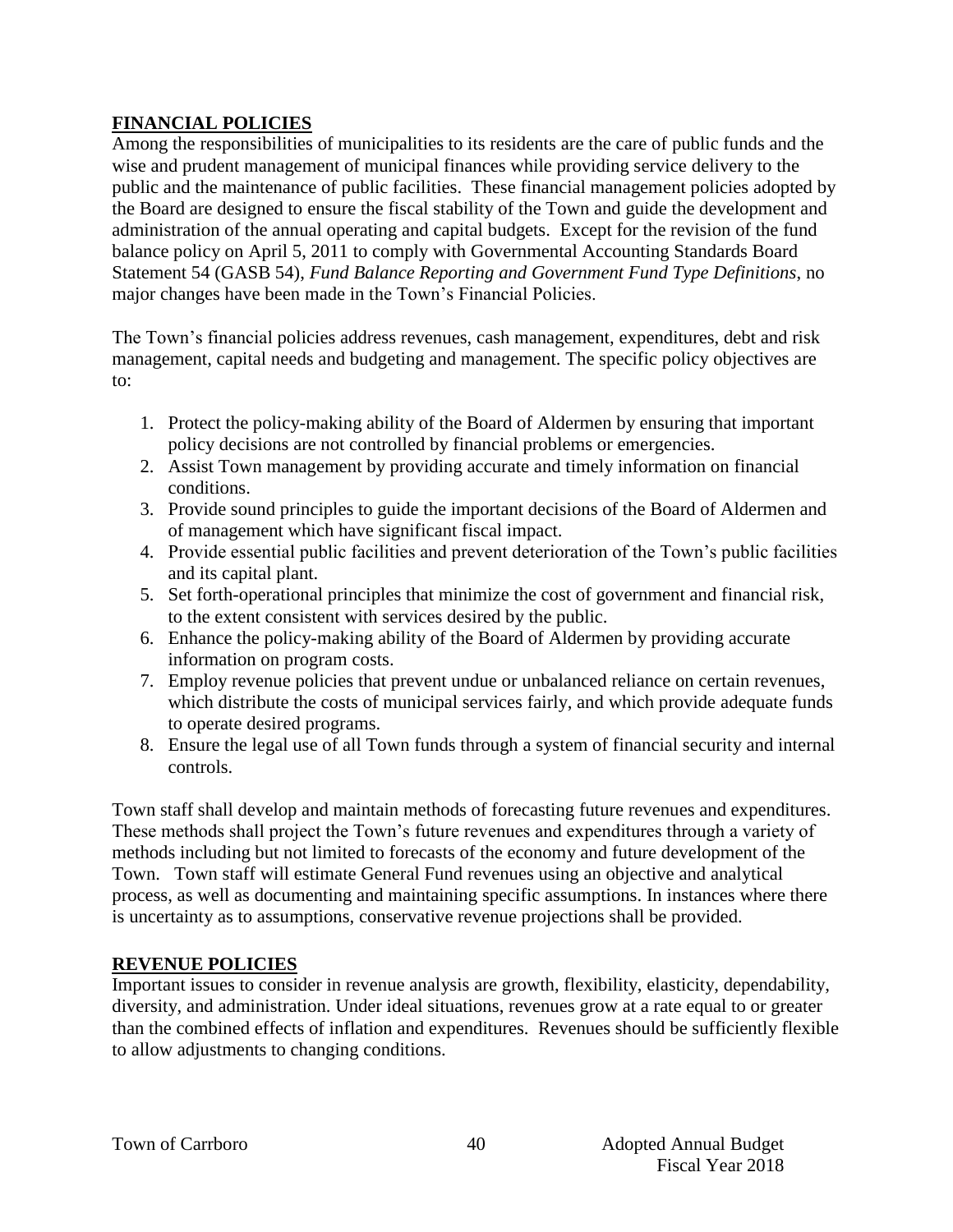The Town uses the following policies to govern its operations and methods regarding revenues that are used for operations.

#### *Sources of revenue*

The Town will strive to maintain a diversified and stable revenue system to shelter the government from short-run fluctuations in any single revenue source and ensure its ability to provide for ongoing service. A balance will be sought in the revenue structure between the proportions of elastic and inelastic revenues. New sources of revenue will be sought to achieve the desirable balance.

Restricted revenue shall only be used for the purpose intended and in a fiscally responsible manner. Programs and services funded by restricted revenue will be clearly designated as such.

Intergovernmental assistance may be in the form of restricted or unrestricted revenue. Unrestricted intergovernmental revenues generally support operational expenses; and restricted intergovernmental revenues are used for the designated purpose, activity and/or service.

#### *Fees and cost recovery*

User fees and charges shall be reviewed annually. Town departments that generate a user fee revenue regularly monitor their fees by comparing them to other local area jurisdictions. Fees shall be adjusted where appropriate to reflect these increases.

Engineering Fees represent an exception to user fees whereby applicants are responsible for paying 80% of fees assessed by the Town's engineers. The engineers, who perform under a contractual agreement with the Town, bill the Town and the Town, in turn, sends a bill to the applicant for all such fees.

The Recreation and Parks Department, establishes recreation fees based on numerous factors, depending upon the program or services offered. Services offered may be available at no cost (a town-sponsored event), partially subsidized based on financial need, or may be based on 80%- 100% direct cost recovery. Fees for nonresident users of recreation programs shall be established after the Board of Aldermen approves the upcoming fiscal year budget. The fee shall be established by dividing the annual appropriation for the Recreation and Parks Department by the number of town residents. This will provide for a per capita cost for recreation services

#### *Grants and federal funds*

The Town shall aggressively pursue all grant opportunities; however, before accepting grants, the Town will consider the current and future implications of both accepting and rejecting the monies, including:

- a. Amount of matching funds required;
- b. Any in-kind services that are to be provided;
- c. Impact on operating expenses; and
- d. Length of grant and whether the Town is obliged to continue the services after the grant ends.

#### *Payment-in-Lieu financing*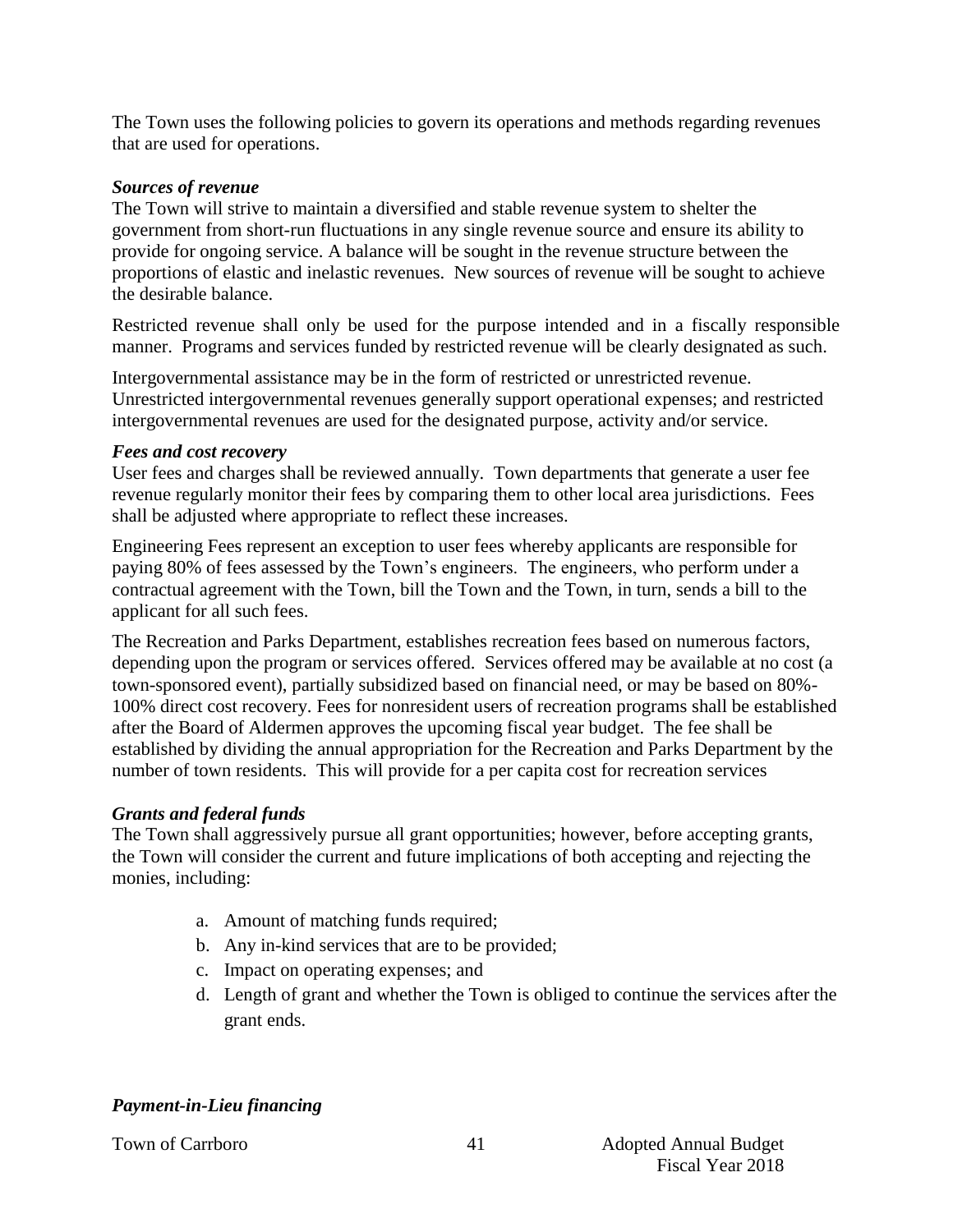Payment-in-lieu revenue represents payments from developers or property owners for the purpose of providing open space areas or recreational facilities that serves or benefits residents of the development generating the funds. The Town's ordinance allows developers of certain types of projects to either provide open space and recreational facilities according to standards set forth in the ordinance or pay a fee in accordance with the Town-established fee schedule.

Developers are also able to make payment-in-lieu of providing affordable housing under the applicable provisions of the Land Use Ordinance. Revenue is deposited in the Affordable Housing Fund.

#### *Operating transfers*

To the maximum extent feasible and appropriate, General Fund transfers to other funds shall be defined as payments intended for the support of specific programs or services. Amounts transferred but not needed to support such specific program or service expenses shall revert back to the General Fund.

#### **OPERATING BUDGET POLICIES**

The Town uses the following policies to govern its operations and methods regarding operating budget expenditures.

#### **Fund Balance**

To maintain the Town's credit rating, meet seasonal cash flow shortfalls, economic downturns or a local disaster, the Town shall maintain and present fund balance for the general fund in accordance with the requirements of GASB 54. The Town will maintain an unassigned fund balance in the general fund at a level ranging from 22.5% to 35% of the General Fund budget. Unassigned fund balance will generally not be used for operating expenses.

Fund balance shall be confirmed at the end of each fiscal year by the annual independent audit and if the:

- 1) Unassigned fund balance falls below 20%, the Town Manager shall develop and implement a plan to rebuild the balance to 22.5% within one year; or
- 2) Unassigned fund balance exceeds 35%; the Town Manager may set aside an amount in assigned fund balance for transfer to the capital projects fund for future projects, unless the Town Manager determines it necessary to maintain fund balance at the current level due to existence of other fiscal, economic and/or operating conditions.

The Board of Aldermen shall take formal action to commit the use of fund balance for projects or purposes in any current year or future year's budget.

Absence a commitment of fund balance by the Board, the Town Manager has the authority to express intended uses of unrestricted or unassigned fund balance that will result in assigned funds for specific purpose.

Where an expenditure is incurred for which restricted and unrestricted fund balance is available, the restricted fund balance, to the extent feasible, should be used first.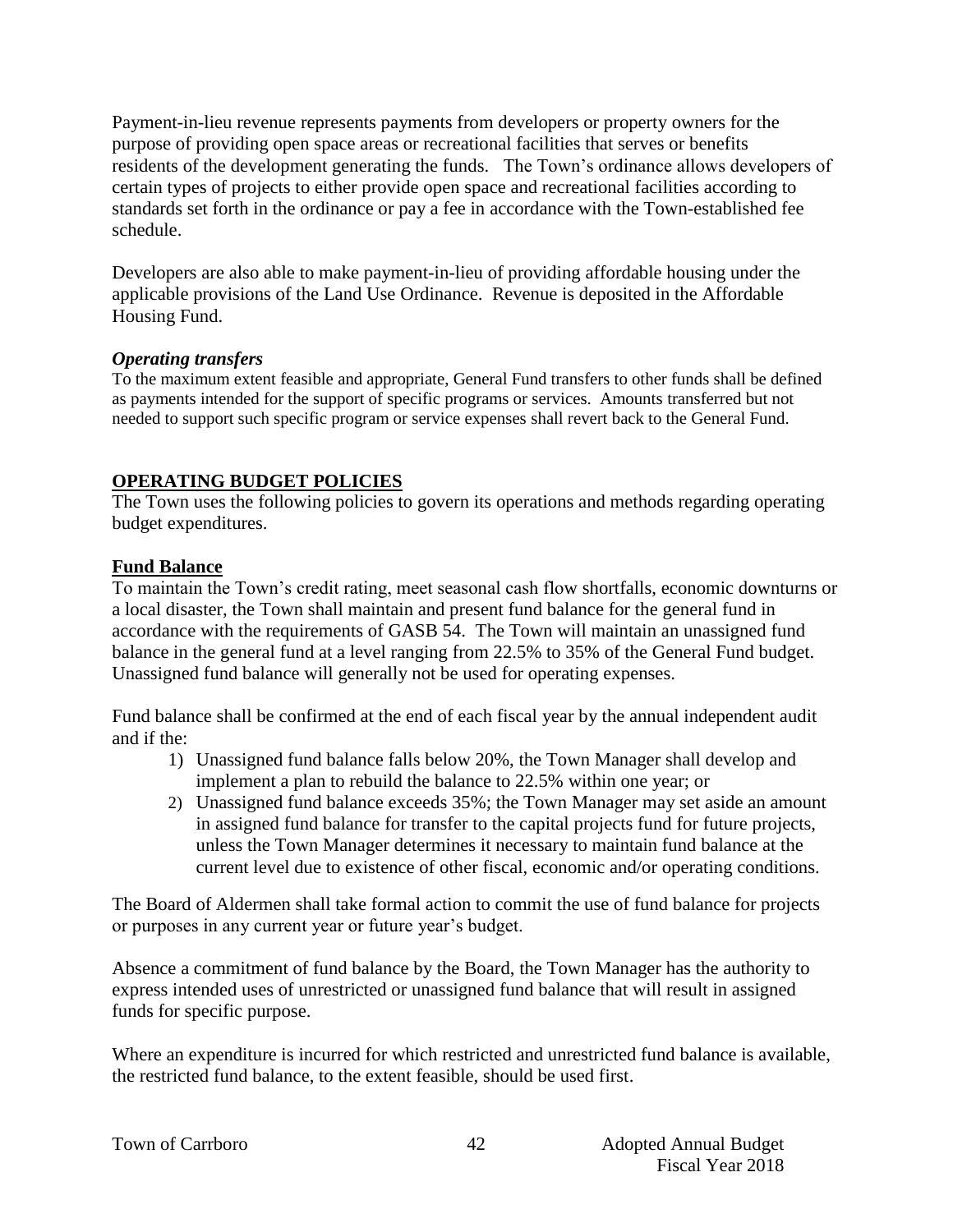When expenditure is incurred for which there is unrestricted fund balance available, funds should be spent in the following order: committed, assigned and unassigned.

- a. Committed fund balances are amounts that can be used only for the specific purposes determined by a formal action of the government's highest level of decision-making authority. Commitments may be changed or lifted only by the government taking the same formal action that imposed the constraint originally.
- b. Assigned fund balances are amounts intended to be used by the government for specific purposes and so expressed by the governing body or by an official or body to which the governing body delegates the authority.
- c. Unassigned fund balance is the residual classification of the general fund that includes all amounts not contained in other fund balance classifications. Unassigned amounts are technically available for any purpose.

## **Budget Process and Procedures**

The North Carolina Local Government Budget and Fiscal Control Act requires that the Town Manager submit a recommended budget and budget message to the Mayor and Board of Aldermen no later than June 1st, that the Board hold a public hearing on the budget, and that the Board adopt an annual budget or interim budget each year by July 1st. The budget must be balanced which is defined by the Fiscal Control Act as "the sum of estimated net revenues and appropriated fund balance in each fund shall be equal to appropriations in that fund."

State laws also determine the types of services and regulatory authority, which the Town can provide as well as the revenue sources available to the Town. For example, the Town is authorized to provide police and fire protection, refuse collection, and street maintenance services, but is not authorized by the State to levy income taxes or to raise the local sales tax which is capped at the existing two and one-half  $(2.5)$  percent. In North Carolina, county governments are responsible for public health, education, and social services. County and state government decisions govern funding for the Chapel Hill- Carrboro School System.

While the budget process seeks to develop an annual financial plan for the Town, the budget is also a strategic plan whereby departmental goals and objectives are aligned with the Board's strategic priorities, goals and commitments.

The budget is prepared by the Town Manager for a one-year fiscal cycle beginning July 1 and ending June 30 of the following year and must be adopted by the Board of Aldermen prior to the beginning of each fiscal year.

The recommended budget, as presented by the Town Manager, shall reflect the continuation of current service levels wherever appropriate and/or shall include an explanation of any decreases and increases. Any reprogramming or budget shifts from the previous budget shall be clearly identified in the budget document. The recommended budget shall be a balanced budget; recommended allocations shall not exceed projected revenues.

Public input and review of the recommended budget is encouraged. In addition to the required statutory public hearing, the Board generally holds a public hearing at the beginning of the budget development process to get input from the citizens. The entire budget document shall be available at the Town Clerk's Office and the Town's website for review.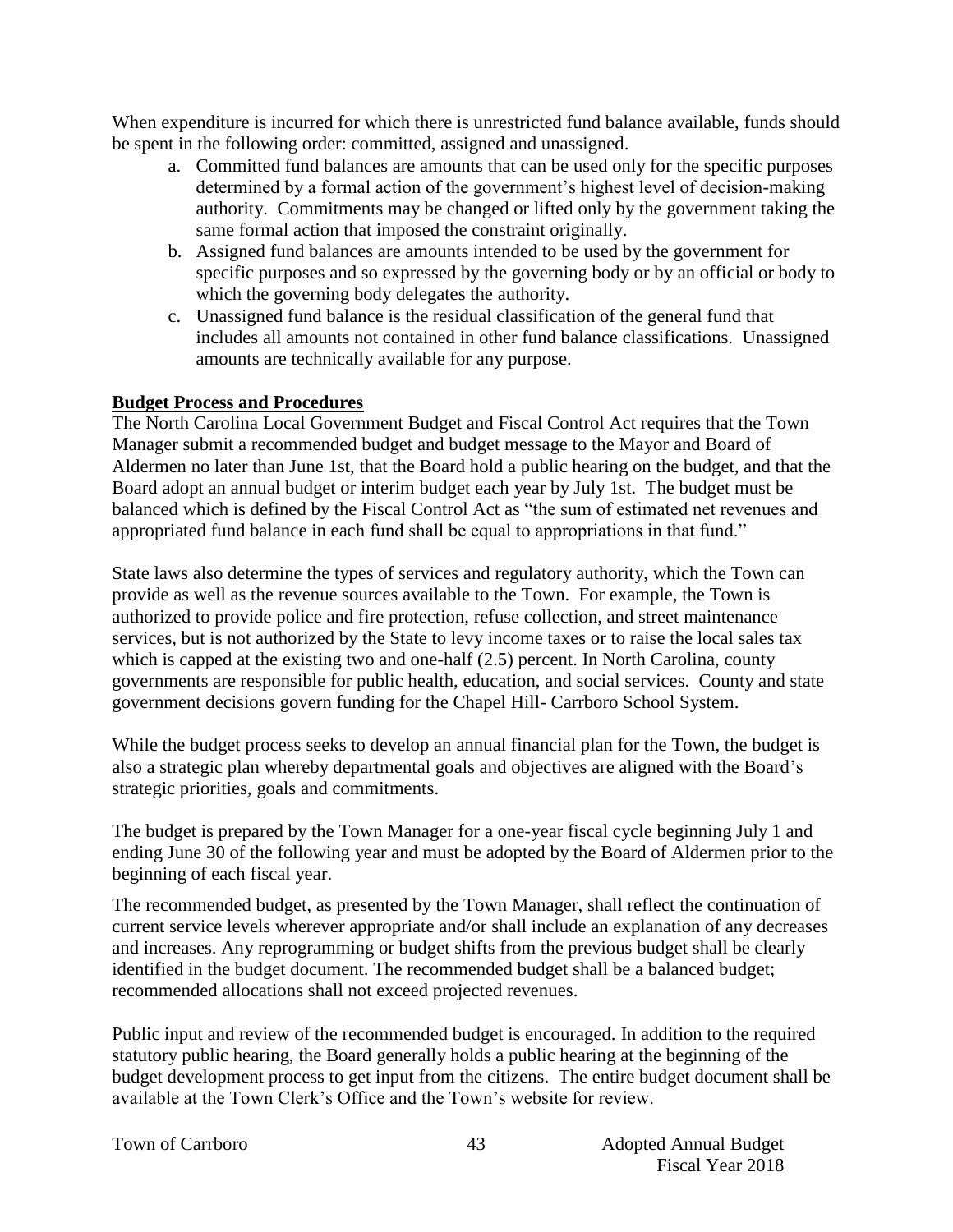#### *General Fund Budgeting*

The basic format of the budget shall identify functional programs within organizational structures defined primarily by department. Programs are defined as specific services provided to the public by a specific department. All assumptions, transfers, and other relevant budget data shall be clearly stated. The Town will avoid budgetary procedures that balance current expenditures at the expense of meeting future years' expenses, such as postponing expenditures, accruing future years' revenues, or rolling over short-term debt.

Requests for human services and nonprofit funding shall coincide with the budget process. The Town shall set aside funds for external organizational or program services through the grant application process. The amount recommended for funding shall increase each year based on the consumer price index (CPI) over the previous twelve months, or any amount determined by the Board. If the CPI remains flat or decreases, nonprofit funding shall remain unaffected. Requests from external organizations are reviewed by the Town's Human Services Commission which in turn submits a funding recommendation to the Board of Aldermen.

Transfers between funds may be authorized only by the Board of Aldermen. All other transfers may be approved by the Town Manager.

In instances where specific activities or purchases are authorized by the Board of Aldermen in a certain fiscal year and remain incomplete, these funds may be carried forward into the next fiscal year to support such activities or purchases at Board of Aldermen's discretion.

Budgetary and accounting procedures will conform to Generally Accepted Accounting Principles (GAAP) for governmental agencies. Where possible, the budget and subsequent status reports will integrate performance measurement and productivity indicators.

#### *Special Fund Budgeting*

The term "Special Funds" shall be used to identify all funds other than the General Fund or Capital Project Fund, inclusive of the following fund types: Grants Administration Fund, Affordable Housing Fund, Revolving Loan Fund, Energy Efficiency Revolving Loan Fund, and Business Loan Fund. Special Funds shall be created when legally required, requested by the Board of Aldermen, or to facilitate internal accounting and financial reporting procedures.

The annual budget for each Special Fund shall be prepared in conjunction with the General Fund budget and shall be submitted to the Board of Aldermen for adoption prior to the beginning of the fiscal year. Special Funds budgetary and accounting procedures will conform to GAAP.

#### *Capital Fund Budgeting*

A local government may in its discretion, authorize and budget for a capital or grant project, either in its annual budget ordinance or in a project ordinance. At any time during the year, a capital project or grant project ordinance may be established. A project ordinance is for the life of the project and must be adopted by the governing board prior to commencement of the project.

A project ordinance must be balanced with the revenues estimated to be available for the project equal to appropriations for the project. A project ordinance shall clearly identify the project and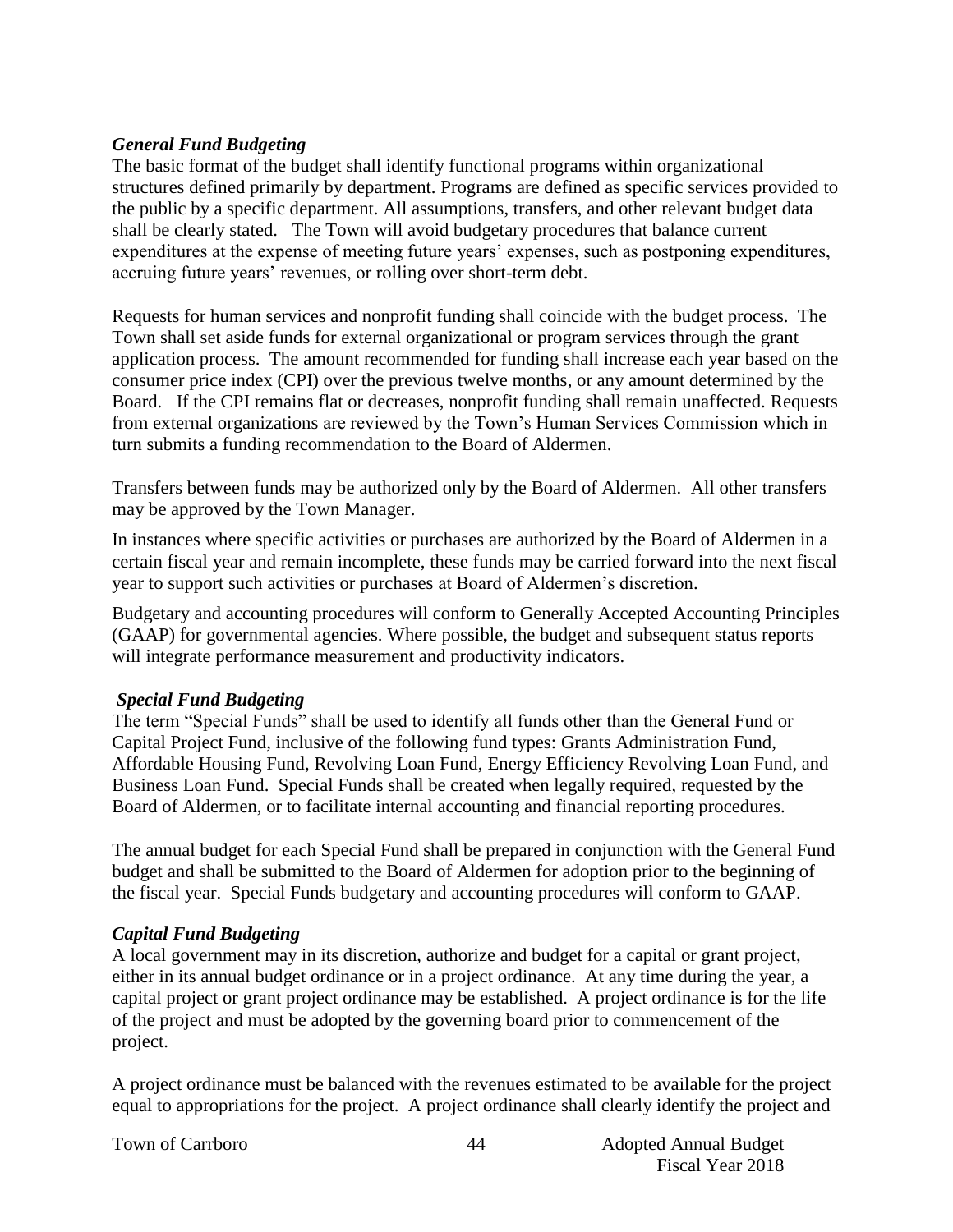authorize its undertaking, identify the revenues that will finance the project, and make the appropriations necessary to complete the project. An amendment is required when the budget established for the project is not sufficient to complete the project in its entirety. A project ordinance amending the project budget will require approval by the Board of Aldermen.

Major capital decisions tend to have a fiscal and operational impact more extensive than that required of annual operating and maintenance decisions and require different planning and budgetary methods. For projects that cost over \$100,000 and will require more than one year to accomplish, departments should use a project ordinance rather than the General Fund operating budget.

#### **Transfers**

Line-item adjustments within one project will be allowed via an internal budget adjustment request form, as long as the scope of the project is substantially the same and total funding for the project will not increase as a result of the transfer.

Transfer requests are prepared and signed by the department head of the requesting department and submitted to Finance for review. When transfers occur, the project manager or department head will state that the project scope can still be achieved without increasing the total funding of the project. Finance will ensure that sufficient funds are available in the authorized budget and the transfer does not increase the total appropriation for the project. All transfer requests are approved by the Finance Director and Town Manager.

A transfer of funds between projects within the same fund is only allowed with formal board approval. This process ensures transparency and keeps the Board up-to-date regarding budget changes in capital projects.

#### *Maintenance of Capital Assets*

Provisions will be made for adequate maintenance of the capital plant and equipment and for their orderly rehabilitation and replacement, within available revenue and budgetary limits. The General Fund budget should provide sufficient funds for the regular repair and maintenance of all Town capital assets.

The budget shall incorporate and recognize the importance and necessity of maintaining and updating the installed technological infrastructure. End-user workstations are to be replaced on a five year cycle, servers to be replaced on a four year cycle and other network infrastructure and business applications to be replaced as dictated by financial, technical, and business criteria defined in the Technology Plan.

As with technology, town vehicles are also replaced on a predetermined schedule. Through a planned approach the Town looks to minimize fleet capital cost and operational cost. Age and usage criteria provide general guidance for replacement and there can be other circumstances that factor in the decision to replace a vehicle or piece of equipment either sooner or later than the recommended guidelines. These factors may include high maintenance cost, excessive down time, standardization of fleet, or change of operation. All vehicles and capital equipment that exceeds \$25,000 per item shall be considered for installment financing.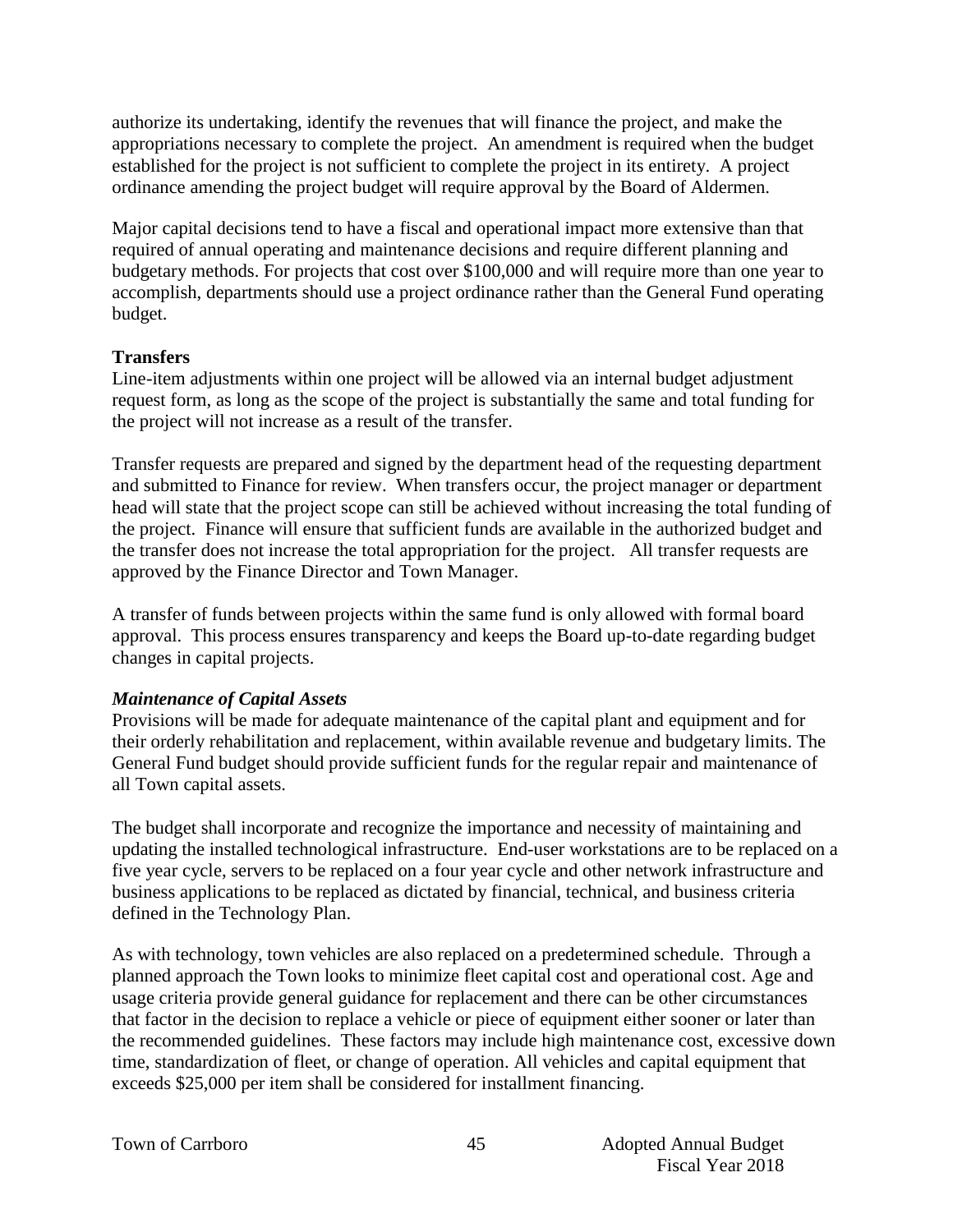# **CAPITAL IMPROVEMENT PROJECT POLICIES**

The Town uses the following policies to govern its capital improvement program that address particular community needs.

#### *Capital Improvement Program*

The Town Manager shall develop and maintain a projection of capital improvement projects (Capital Improvement Program) for the next six years based on the previous capital improvement plans, community needs assessments, and projects approved by the Board of Aldermen. The Capital Improvement Program (CIP) should be tied to projected revenue and expenditure constraints. Future planning should consider periods of revenue surplus and shortfall and adjust future programs accordingly. The CIP includes long-term maintenance and other operational requirements for proposed projects that meet the following criteria: 1) requested item is equipment costing more than \$25,000, or is a vehicle, and 2) requested project is multi-year in nature and exceeds \$100,000 over the life of the project. The CIP also includes information technology projects with costs equal to or greater than \$15,000. Each fiscal year, the Town Manager will update the CIP to include current information for review by the Board of Aldermen. The CIP plan is incorporated into the annual operating budget request process. Provisions are made for adequate maintenance of capital infrastructure and equipment and for their orderly replacement within available revenue and budgetary limits. Items are appropriated into the budget by the board upon adoption of the budget.

The CIP budget process shall include a financial analysis and narrative of the impact of the CIP on the Town's financial condition, including but not limited to, debt levels and operating budget.

The Town shall actively pursue outside funding sources for all projects for the CIP funding. The Town's capital program will recognize the borrowing limitation and debt tolerance of the Town.

#### *Capital Improvement Financing*

Within the limitation of existing law, various funding sources may be utilized for capital improvements. Capital projects shall not be dictated by the nature of funding available except to the extent that the projects meet an initial test of being required to achieve Town goals or to the extent that projects must be placed in priority dictated by the nature of the funds available.

Unspent capital project funds shall revert to undesignated capital reserves within the Capital Reserve Fund for future capital funding. In no case shall projects incur a funding deficit without the express approval of the Board of Aldermen.

# **DEBT MANAGEMENT POLICY**

#### **POLICY STATEMENTS**

Debt policies are written guidelines and restrictions affecting the amount, issuance, process, and type of debt issued by a governmental entity. The important functions of a debt policy are to:

> • Provide guidance on the types and levels of the Town's outstanding debt obligations so as not to exceed acceptable levels of indebtedness and risk. Debt policies also serve as a framework within which the Town can evaluate each potential debt issuance;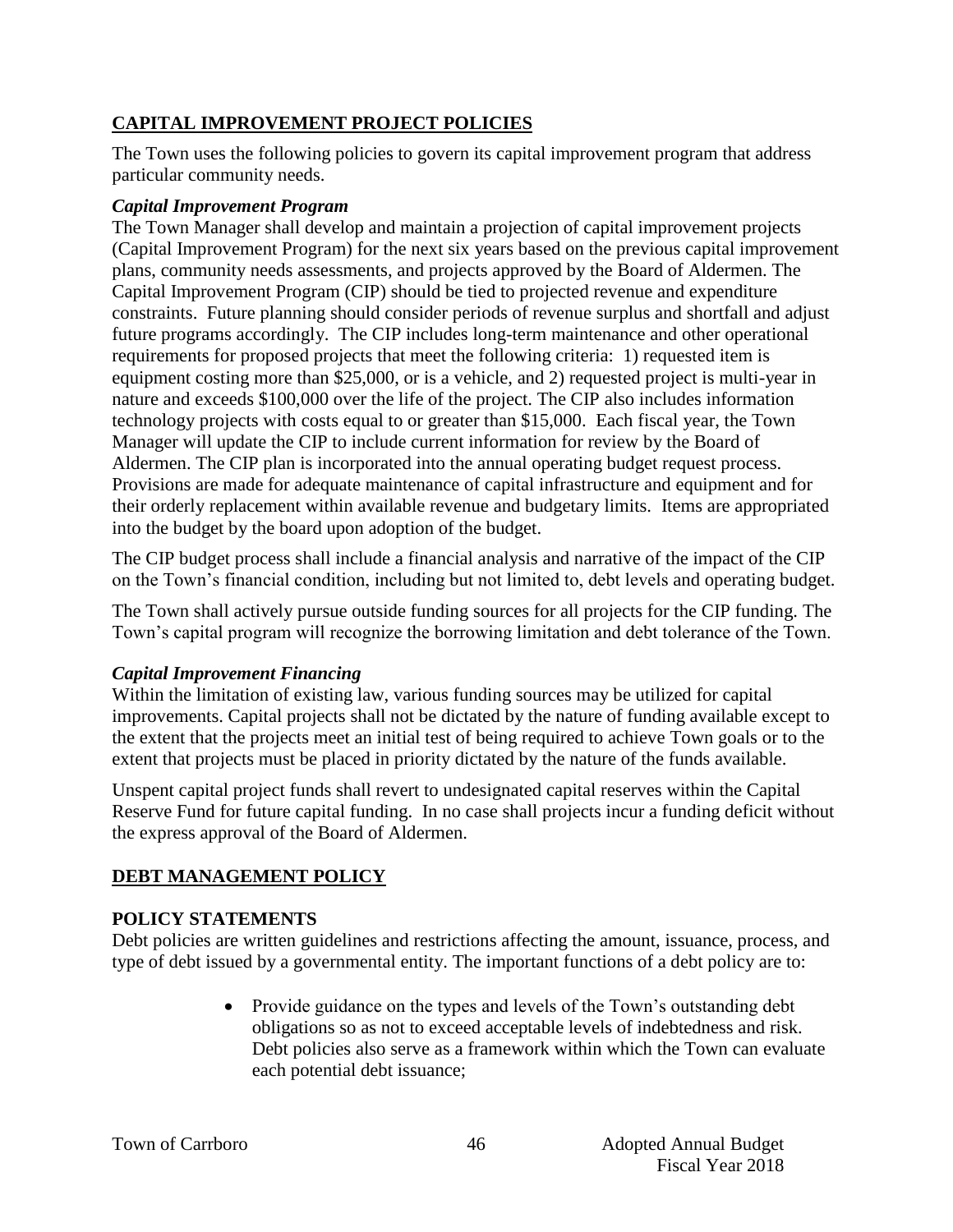- Direct staff on objectives to be achieved, both before bonds are sold and for the ongoing management of the debt program;
- Facilitate the debt issuance process by making important decisions ahead of time;
- Assist the Town in the management of its financial affairs, ensuring that the Town maintains a sound debt position and that its credit quality is protected;
- Allow for an appropriate balance between the established debt parameters and providing flexibility to respond to unforeseen circumstances and new opportunities; and
- Serve as a means of stimulating an open debate about the government's outstanding obligations and lead to an informed decision by elected officials.

#### **Purpose and Type of Debt**

## *Purpose:*

Debt is only to be incurred for financing capital assets that, because of their long-term nature or because of budgetary constraints, cannot be acquired from current or budgeted resources. Debt is not to be used for operational needs or normal recurring maintenance. Ideally, the Town will strive to restrict debt issuance to capital needs identified and formalized in a capital improvement program (CIP).

# *Types of Debt:*

The types of debt instruments can include general obligation bonds, bond anticipation notes, revenue bonds, lease-installment financings, certificates of participation, special obligation bonds, or any other financing instrument allowed under North Carolina statutes. The Town will strive to use the least costly and most appropriate form of financing for its project needs.

All debt issued, including short-term installment purchase financing that the Town incurs for recurring equipment, will be repaid within a period not to exceed the expected useful life of the improvements, equipment, or vehicles financed by the debt.

#### **Debt Limits and Affordability**

Debt policies should define limits or acceptable ranges for each type of debt. Limits are set for legal, financial, and policy reasons. State law dictates legal limits. Financial limits may be established to achieve a desired credit rating or to exist within budgetary or other resource constraints. Debt limits alone will not result in desired ratings, but limits on debt levels can have a material impact if the local government demonstrates adherence to the policy over time. Policy limits can include the purposes for which debt may be used, the types of debt that may be issued, and minimum credit ratings.

The Town will use an objective, analytical approach to determine the amount of debt to be considered for authorization and issuance.

#### *Several standards or guidelines are available for establishing limits:*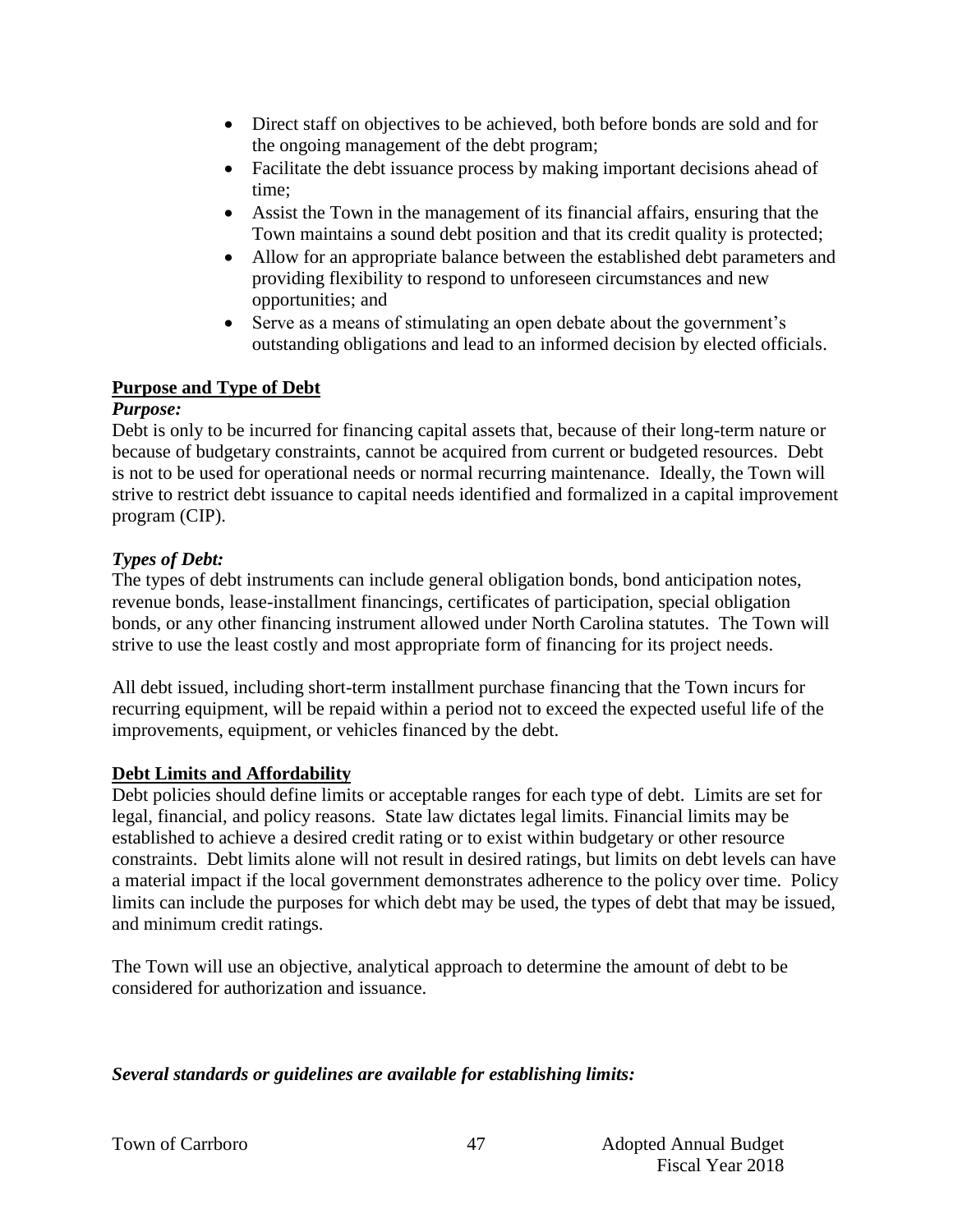#### *Outstanding Debt as a Percentage of Assessed Valuation*

This ratio measures debt levels against assessed valuation and assumes that property taxes are the primary source of debt repayment.

Statutorily, the Town is subject to the Local Government Bond Act of North Carolina which limits the amount of net bonded debt the Town may have outstanding to 8% of the appraised value of property subject to taxation. However, this is not considered a realistic ratio as other ratios that measure ability to pay (described below) would exceed the Town's desired debt levels.

The Town will also strive to avoid maintaining a "high" debt burden as measured by the Local Government Commission. This analysis is updated annually by the LGC.

#### *Debt per Capita*

This ratio reflects the philosophy that all taxes, and therefore the total principal on outstanding debt, are paid by the residents (as measured by population count). This ratio is widely used by analysts as a measure of an issuers' ability to repay debt.

The Town will also strive to avoid maintaining a "high" debt burden as measured by the Local Government Commission. This analysis is updated annually by the LGC.

#### *Debt Service as a Percentage of Operating Expenditures*

The ratio that measures the percentage of debt service to the general fund expenditures reflects the Town's budgetary flexibility to change spending and respond to economic downturns. Annual debt service payments (like a house payment), can be a major fixed part of a government's fixed costs and its increase may indicate excessive debt and fiscal strain.

The North Carolina Local Government Commission (LGC) advises that local governments should have a reasonable debt burden. A heavy debt burden may be evidenced by a ratio of General Fund Debt Service to General Fund Expenditures exceeding 15%, or Debt per Capita or Debt to Appraised Property Value exceeding that of similar units. Credit rating agencies, on the other hand, consider debt exceeding 20% of operating budget to be excessive. Ten percent is considered acceptable. The Town will maintain this ratio at or below 12%, considering this to be a moderate level of debt.

#### *Use of Debt Ratios*

This measure of debt service expenditures as a percentage of operating expenditures will be the primary ratio used to relay the impact of debt to the Board, both in terms of tax rate and ability to pay debt within budgetary constraints. No project will be included in the CIP that increases the debt ratio above 12%. Any project that is considered outside of the Capital Improvement Plan shall be revisited in context of the plan to monitor the project's impact on the Town's debt ratios. Projects shall be considered for recommendation as long as the debt service expenditures as a percentage of operating expenditures remain at or below the 12% debt ratio.

The aforementioned measures, while defined with targets in mind, shall also be judged against the necessity of and benefits derived from the proposed acquisitions. The Town will continue to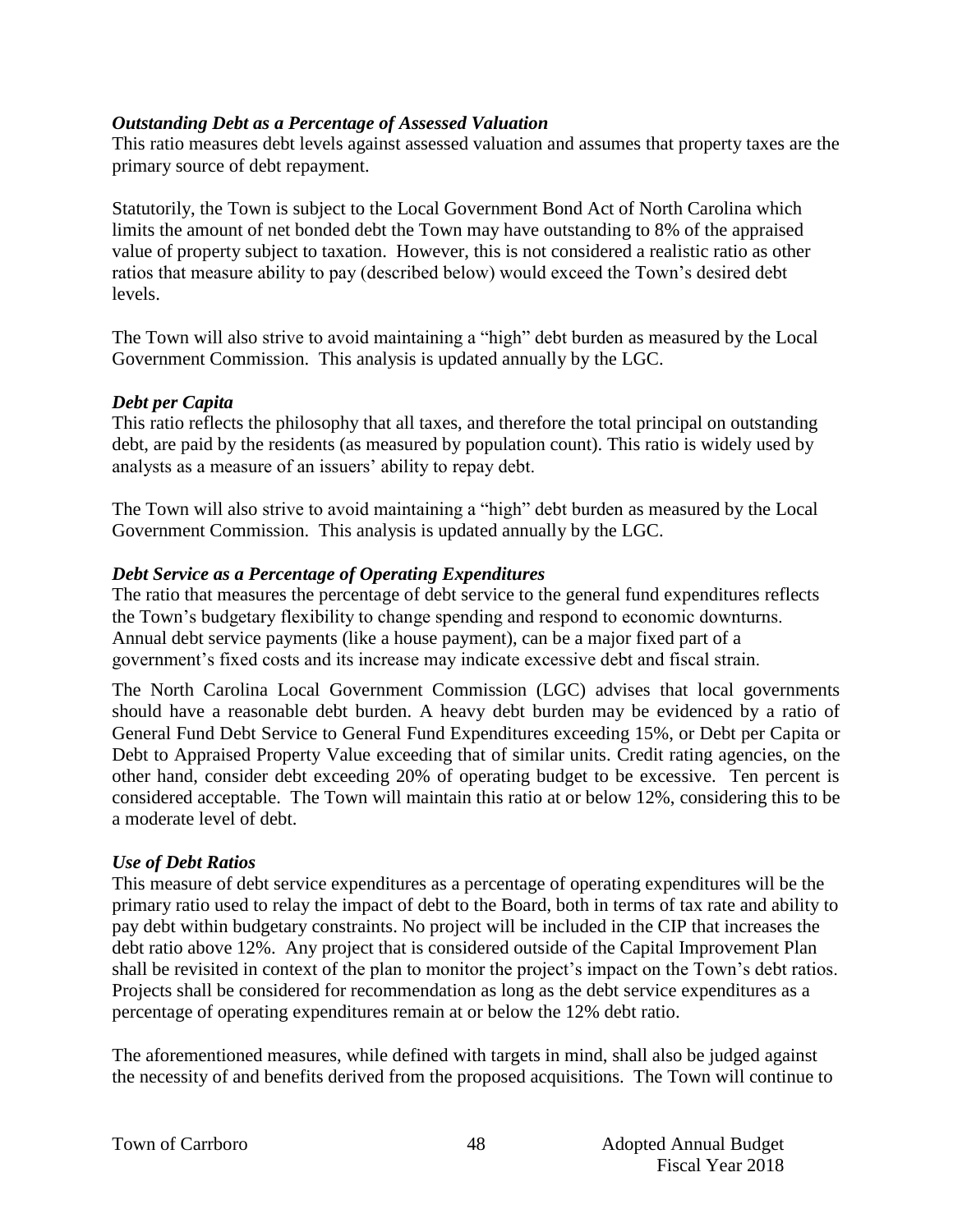update its debt affordability analyses annually along with a review of peer groups to continue to analyze and control its debt effectively.

By establishing comparative debt ratios and targets over a period of time, the Town is demonstrating that there is an analytical and informed process for monitoring and making decisions about the Town's debt burden and maintaining the Town's fiscal position on behalf of the community.

#### **Bond Ratings**

The Town's current bond ratings are: Standard and Poor's AAA; and, Moody's Aa1. The Town will maintain continuing disclosure and good communications with bond rating agencies and financial institutions on the Town's financial condition and operations.

#### **Debt Issuance and Structure**

The Town will strive to issue general obligation bonds no more frequently than once in any fiscal year. The scheduling of bond sales and installment purchase decisions and the amount will be determined each year by the Board of Aldermen. These decisions will be based upon the identified cash flow requirements for each project financed, market conditions, and other relevant factors.

The Board may fund upfront project costs and reimburse these costs when bonds are sold. In these situations, the Board will adopt reimbursement resolutions prior to the expenditure of project funds.

For most debt issues, the actual structure and sale is conducted in conjunction with the Local Government Commission (LGC), a division of the Office of State Treasurer. The LGC functions as the financial advisor to local governments when issuing debt. Structuring must take into consideration current conditions and practices in the municipal finance market.

The Town will seek level or declining debt repayment schedules on long-term bonded debt, as encouraged by the LGC. Debt requiring balloon principal payments reserved at the end of the issue term will be avoided. General obligation bonds will be generally competitively bid with no more than a 20-year life.

For short-term installment financings on capital items and equipment, the Town will rely on a competitive bidding process and the debt term will not exceed the useful life of the asset.

#### **Capital Planning and Debt Determination**

The Town will adopt a six-year capital improvements plan (CIP) annually. Debt financing and the associated policies will be considered in conjunction with the CIP with approval of funding and projects by the Board of Aldermen.

Any capital item that has not been included in the CIP, but because of its critical or emergency need where timing was not anticipated in the CIP or budgetary process, or is mandated immediately by either State or Federal requirements, will be considered for approval for debt financing.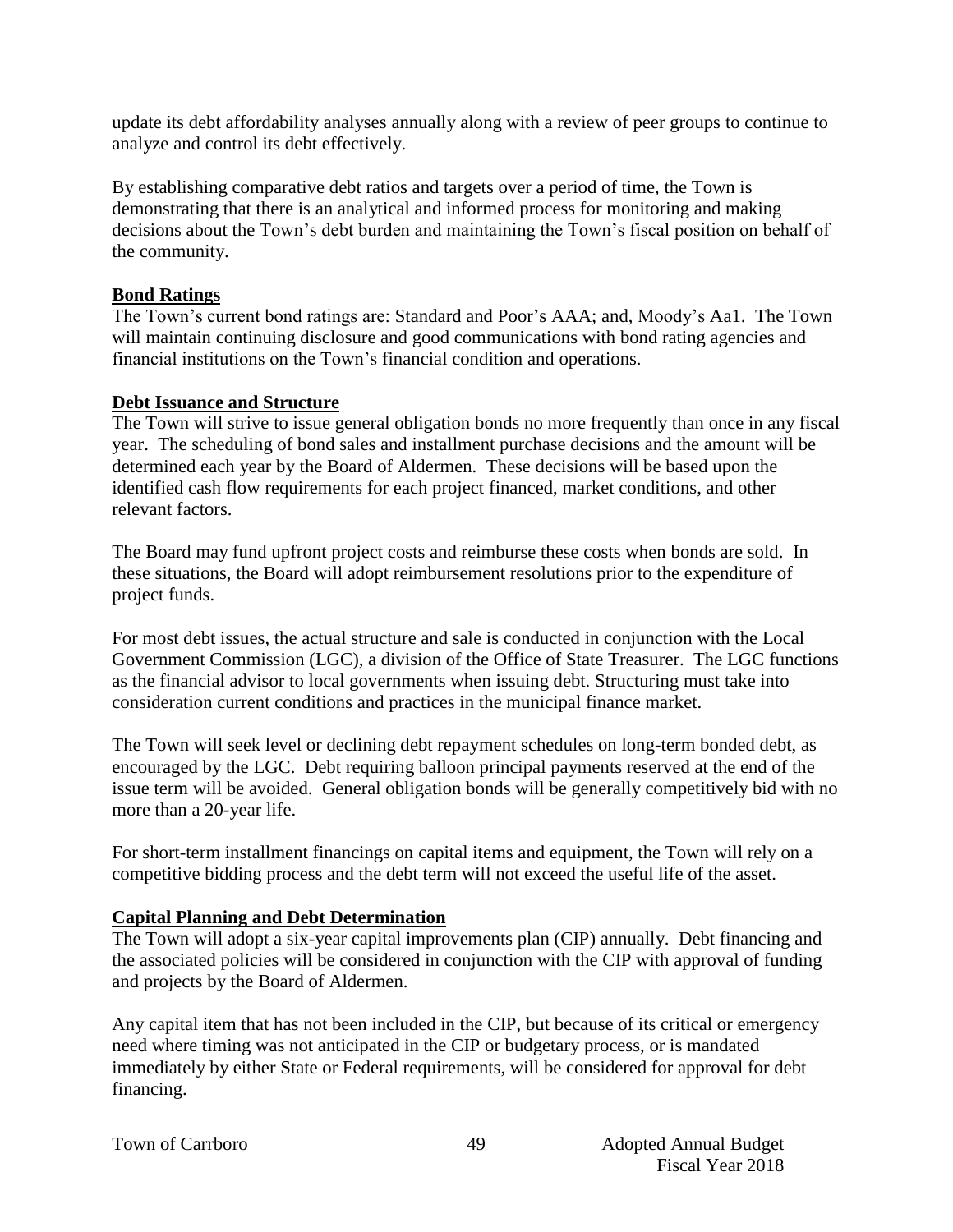### **BUDGETARY ACCOUNTING AND REPORTING**

#### *Budget Adoption*

The Town operates under an annual budget ordinance in accordance with the Local Government Budget and Fiscal Control Act (North Carolina General Statutes Section 159). These statutes require that the Board of Aldermen adopt a balanced budget in which estimated revenues and appropriated fund balances equal expenditures. The Town Manager must submit a balanced budget proposal to the Board by June 1 of each year, and the Board must adopt the Budget Ordinance by July 1. A formal public hearing is required to obtain community comments of the proposed budget before the Board adopts the budget. By state law, the fiscal year begins on July 1 and ends on June 30.

An annual budget is adopted for the General Fund. All annual appropriations lapse at the fiscal year end. Project ordinances are adopted for the remaining Special Revenue Funds, and the Capital Projects Fund.

#### *Basis of Accounting and Budgeting*

The budget is adopted using the modified accrual method of accounting. Under this basis, revenues are recognized in the period received and accrued if considered to be both measurable and available to pay current liabilities. The Town considers all revenues available if they are collected within 90 days after year-end, except for property taxes. Those revenues susceptible to accrual include: investments, sales tax, and grants-in-aids earned. Expenditures are recognized when a liability is incurred. On a budgetary basis, revenues are recorded by source of revenue (property tax, intergovernmental, taxes and licenses, etc) and expenditures are recorded by department, function or project. Expenditures may not legally exceed appropriations at the departmental level for all annually budgeted funds and at the fund level for multi-year funds.

| <b>Fund Type</b>   | <b>Fund Category</b> | <b>Basis of Accounting</b> | <b>Budgetary Accounting</b> |
|--------------------|----------------------|----------------------------|-----------------------------|
| General Fund Group | Governmental         | Modified Accrual           | Modified Accrual            |
| Special Revenue    | Governmental         | Modified Accrual           | Modified Accrual            |
| Capital Projects   | Governmental         | Modified Accrual           | Modified Accrual            |

Within the budget ordinance, the general fund is further divided into functions, which represent the level of authorization, by the governing board. Revenue functions include Ad Valorem (Property Taxes), Local Sales Taxes, Other Taxes/Licenses, Restricted and Unrestricted Intergovernmental Revenues, Permit and Fees, Sales and Services, Investment Earnings, Other Revenues, Other Financing Sources, and Fund Balance Appropriated.

Expenditure functions are primarily budgeted at the departmental level and include: Mayor and Board of Aldermen, Advisory Boards, Governance Support, Town Manager, Economic and Community Development, Town Clerk, Management Services, Personnel, Police, Fire, Planning, Transportation, Public Works, Parks and Recreation, Non-departmental, and Debt Service.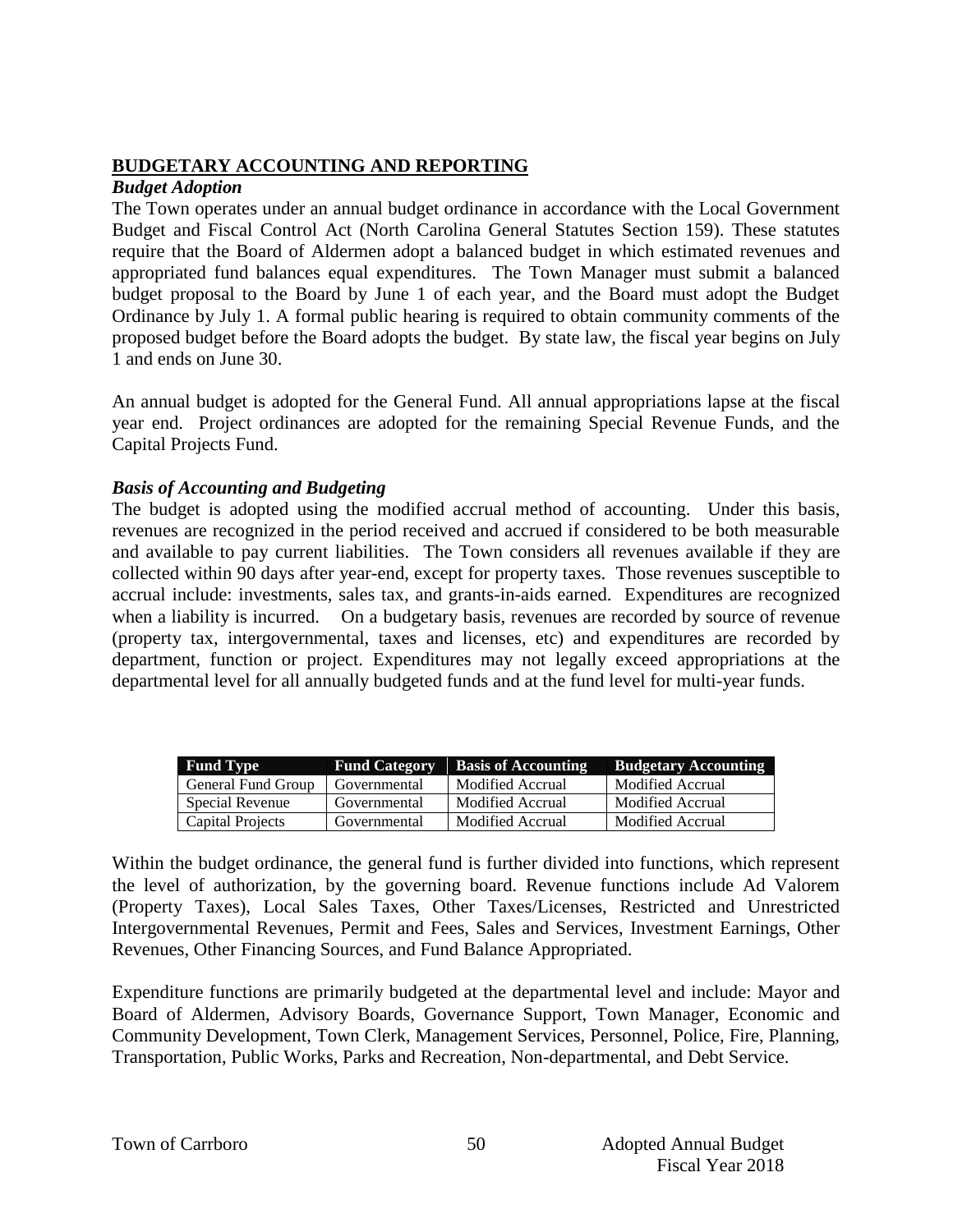The Board of Aldermen may authorize and budget for capital projects and multi-year special revenue funds in its annual budget ordinance. The project ordinance authorizes all appropriations necessary for the completion of projects.

#### *Amending the Budget*

The Board of Aldermen must approve all transfers between funds, transfers from non-fuel contingency, and amendments to capital project ordinances.

The Town Manager can transfer between departments and functions within the General Fund without further action by the Board. In addition, all operating funds encumbered or designated within fund balance for project expenditures as confirmed in the annual June 30 audit of the previous year shall be re-appropriated to the next fiscal year without further action by the Board. All other types of amendments within the General Fund must be approved by the Board (i.e., approving revenues and expenditures associated with a grant, transferring operating funds from one function to another that is not related to pay adjustments).

Capital project ordinances are approved at the project level. The Town Manager may approve line item transfers within a project as long as the project can still be achieved without increasing the total funding of the project. An amendment is required when the budget established for the project is not sufficient to complete the project in its entirety.

#### *Line Item Transfers*

While budgets are approved at the functional level within the budget ordinance, line-item budgets are controlled at three broad levels (categories) within a departmental cost center: salaries, operating, and capital outlay. Departments are only required to do a budget transfer form if there is a need to transfer funds between the broad categories of expenditures. The Finance Officer can process the transfers within a department at the request of the department head.

#### *Purchase Orders*

Purchase orders must be issued for purchases exceeding \$500 with exception of purchases specifically exempted by the Town's purchasing policy. Purchase requisitions under \$500 do not require approval by the Purchasing Officer.

#### *Capital Outlay*

All capital items (items exceeding \$5,000 and having a useful life of more than one year) must be approved in accordance with the adopted budget. With GASB 34, the definition of capital outlay was refined to include infrastructure inventory including roads, bridges, and sidewalks, amongst other assets). Thresholds exist for buildings (\$20,000 minimum) and for infrastructure inventory (\$100,000 minimum). The annual budget document outlines those capital outlay items approved for purchase. Any changes must be approved through the transfer process outlined above.

*Position Control*